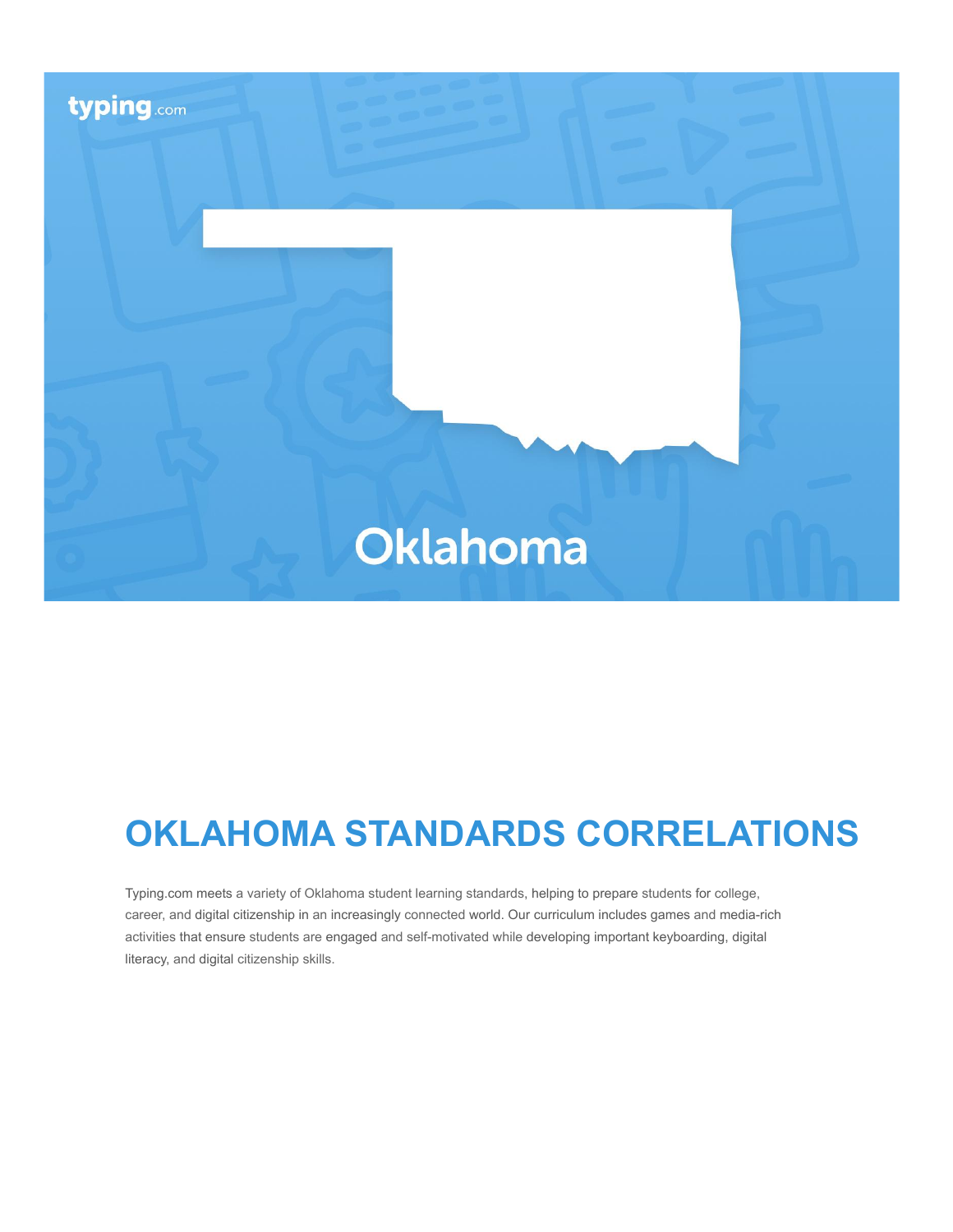# **Table of Contents**

| <b>Kindergarten</b> | 3  |
|---------------------|----|
| <b>1st Grade</b>    | 4  |
| <b>2nd Grade</b>    | 6  |
| <b>3rd Grade</b>    | 8  |
| <b>4th Grade</b>    | 10 |
| <b>5th Grade</b>    | 13 |
| <b>6th Grade</b>    | 15 |
| <b>7th Grade</b>    | 17 |
| <b>8th Grade</b>    | 19 |
| 9th and 10th Grade  | 21 |
| 11th and 12th Grade | 23 |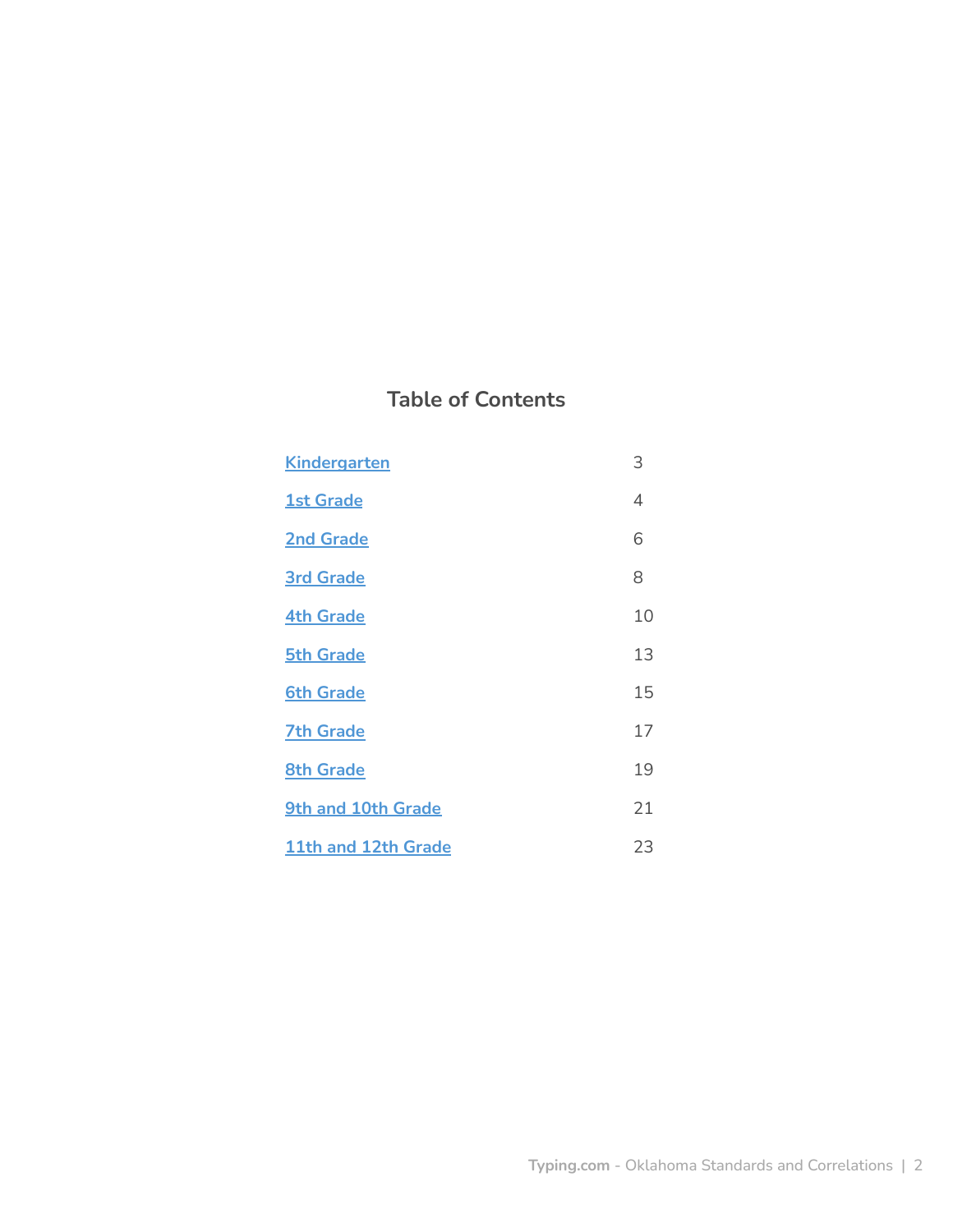# **Pre-keyboarding Skills**

### <span id="page-2-0"></span>**K.7.R**

Students will explore ideas and topics in multimodal content.

### **K.CS.D.01**

With guidance, follow directions and start to make appropriate choices to use computing devices to perform a variety of tasks.

### **K.CS.HS.01**

Use appropriate terminology to locate and identify common computing devices and components, in a variety of environments (e.g., desktop computer, laptop computer, tablet device, monitor, keyboard, mouse, printer).

# **Learn the Keys 1**

### **K.2.PC.3**

Students will recognize that print moves from top to bottom, left to right, and front to back.

### **K.2.PC.4**

Students will recognize that written words are made up of letters and are separated by spaces.

# **K.7.R**

Students will explore ideas and topics in multimodal content.

### **K.CS.D.01**

With guidance, follow directions and start to make appropriate choices to use computing devices to perform a variety of tasks.

**Learn the Keys 2**

### **K.2.PC.3**

Students will recognize that print moves from top to bottom, left to right, and front to back.

### **K.2.PC.4**

Students will recognize that written words are made up of letters and are separated by spaces.

### **K.7.R**

Students will explore ideas and topics in multimodal content.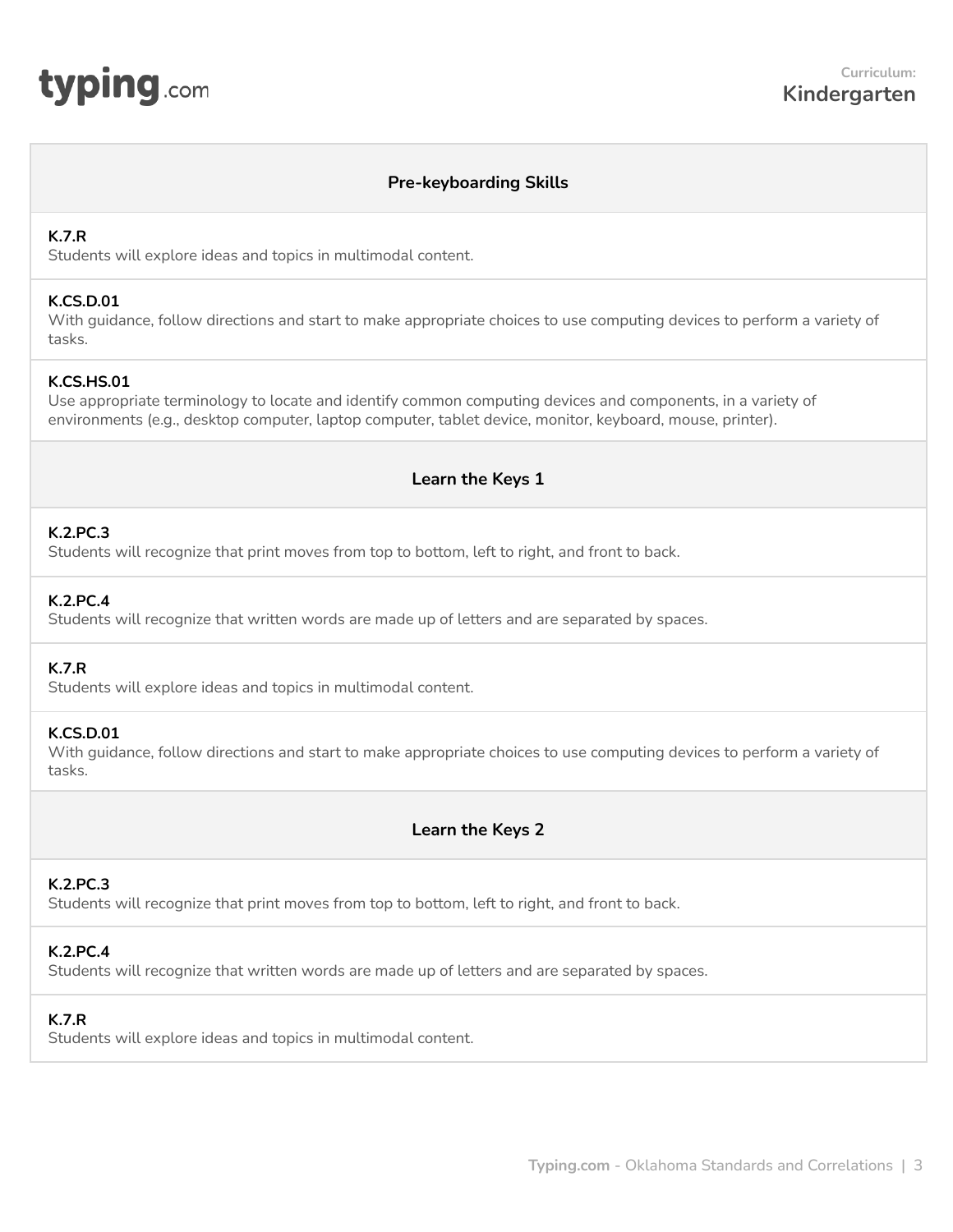# **K.CS.D.01**

With guidance, follow directions and start to make appropriate choices to use computing devices to perform a variety of tasks.

# **Word Practice**

# **K.2.PA.2**

Students will distinguish rhyming and non-rhyming pairs and produce a rhyme when given a word.

### **K.2.PC.3**

Students will recognize that print moves from top to bottom, left to right, and front to back.

### **K.2.PC.4**

Students will recognize that written words are made up of letters and are separated by spaces.

### **K.2.F.3**

Students will begin to develop a sight word vocabulary by decoding and reading regularly- and irregularly-spelled words in isolation and context with increasing automaticity.

# **K.4.R.3**

Students will begin to acquire new vocabulary and relate new words to prior knowledge.

# **K.7.R**

Students will explore ideas and topics in multimodal content.

### **K.CS.D.01**

With guidance, follow directions and start to make appropriate choices to use computing devices to perform a variety of tasks.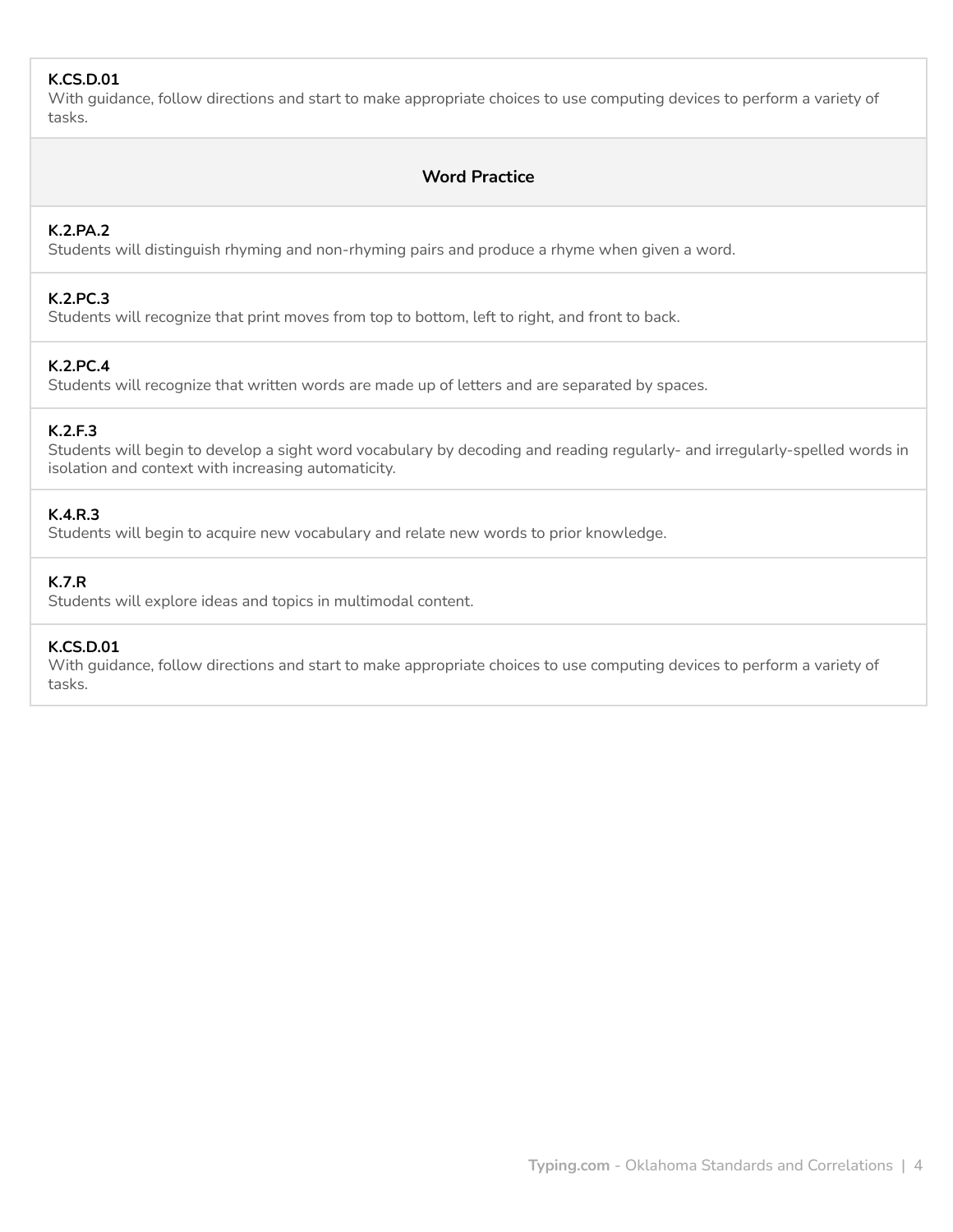<span id="page-4-0"></span>

# **Pre-Keyboarding**

#### **1.CS.D.01**

With guidance, select and use a computing device to perform a variety of tasks for an intended outcome.

### **1.CS.HS.01**

Use appropriate terminology in naming and describing the function of common computing devices and components (e.g., mouse is used to control the cursor).

# **Learn the Keys**

### **1.2.PC.1**

Students will recognize the distinguishing features of a sentence (e.g., capitalization of the first word, ending punctuation: period, exclamation point, question mark).

#### **1.CS.D.01**

With guidance, select and use a computing device to perform a variety of tasks for an intended outcome.

### **Punctuation & Numbers**

#### **1.2.PC.1**

Students will recognize the distinguishing features of a sentence (e.g., capitalization of the first word, ending punctuation: period, exclamation point, question mark).

#### **1.5.W.3**

Students will capitalize the first letter of a sentence, proper names, and months and days of the week.

#### **1.5.W.4**

Students will use periods, question marks, and exclamation points.

### **1.CS.D.01**

With guidance, select and use a computing device to perform a variety of tasks for an intended outcome.

# **Cross-Curricular Typing**

### **1.2.PC.1**

Students will recognize the distinguishing features of a sentence (e.g., capitalization of the first word, ending punctuation: period, exclamation point, question mark).

### **1.2.SE.2**

Students will correctly spell high-frequency and irregularly-spelled words by using common letter/sound correspondences and recalling the irregular parts of words (e.g., the: th- is a common letter/sound correspondence, -e is irregular).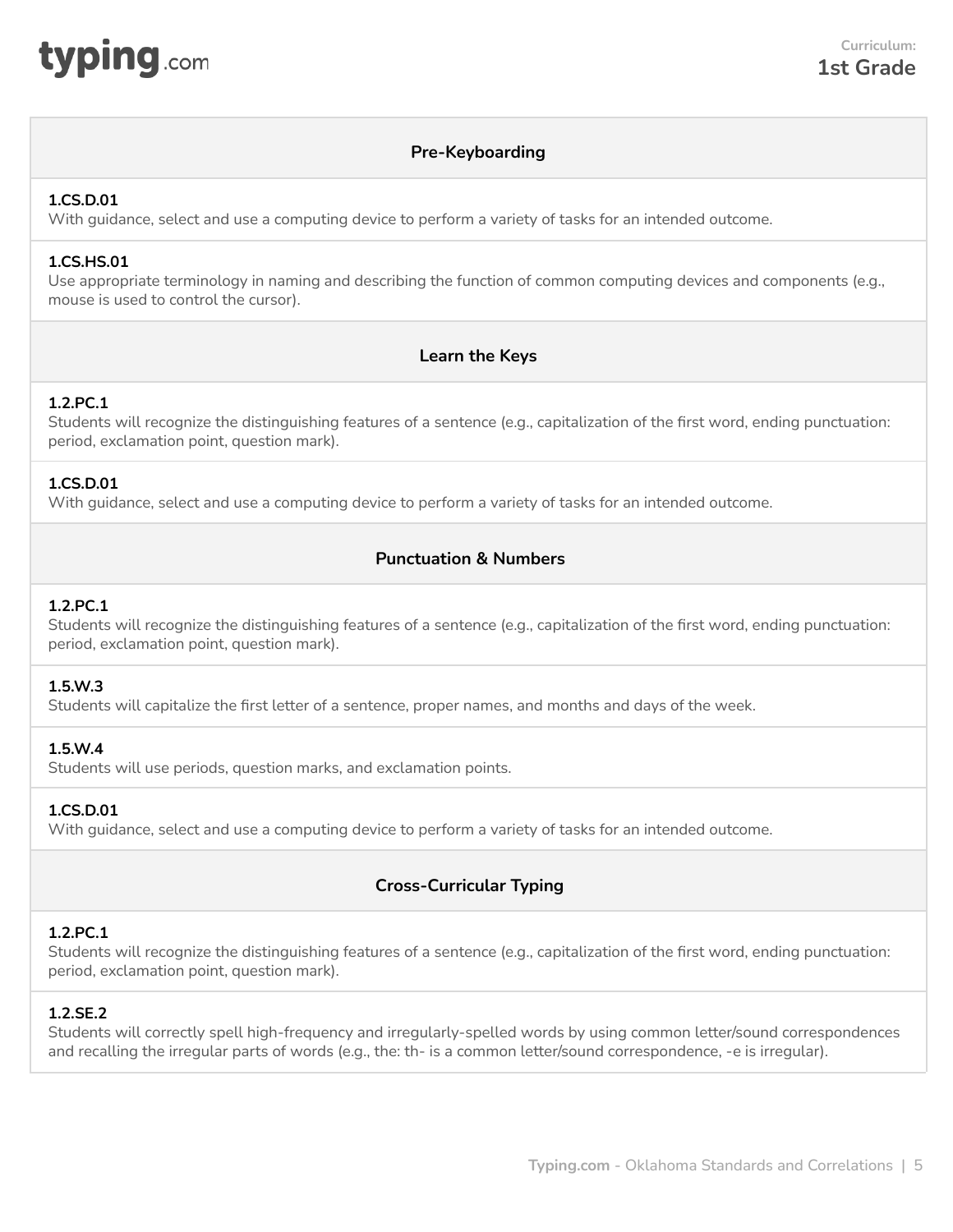# **1.4.R.5**

Students will acquire new grade-level vocabulary, relate new words to prior knowledge, and apply vocabulary in new situations.

### **1.5.W.3**

Students will capitalize the first letter of a sentence, proper names, and months and days of the week.

### **1.5.W.4**

Students will use periods, question marks, and exclamation points.

# **1.CS.D.01**

With guidance, select and use a computing device to perform a variety of tasks for an intended outcome.

# **Digital Citizenship & Communication**

### **1.2.PC.1**

Students will recognize the distinguishing features of a sentence (e.g., capitalization of the first word, ending punctuation: period, exclamation point, question mark).

### **1.5.W.3**

Students will capitalize the first letter of a sentence, proper names, and months and days of the week.

### **1.5.W.4**

Students will use periods, question marks, and exclamation points.

### **1.CS.D.01**

With guidance, select and use a computing device to perform a variety of tasks for an intended outcome.

### **1.NI.C.01**

Identify what passwords are; explain why they are not shared; and discuss what makes a password strong. Independently, use passwords to access technological devices, apps, etc.

### **1.IC.SI.01**

With guidance, identify appropriate and inappropriate behavior. Act responsibly while participating in an online community and know how to report concerns.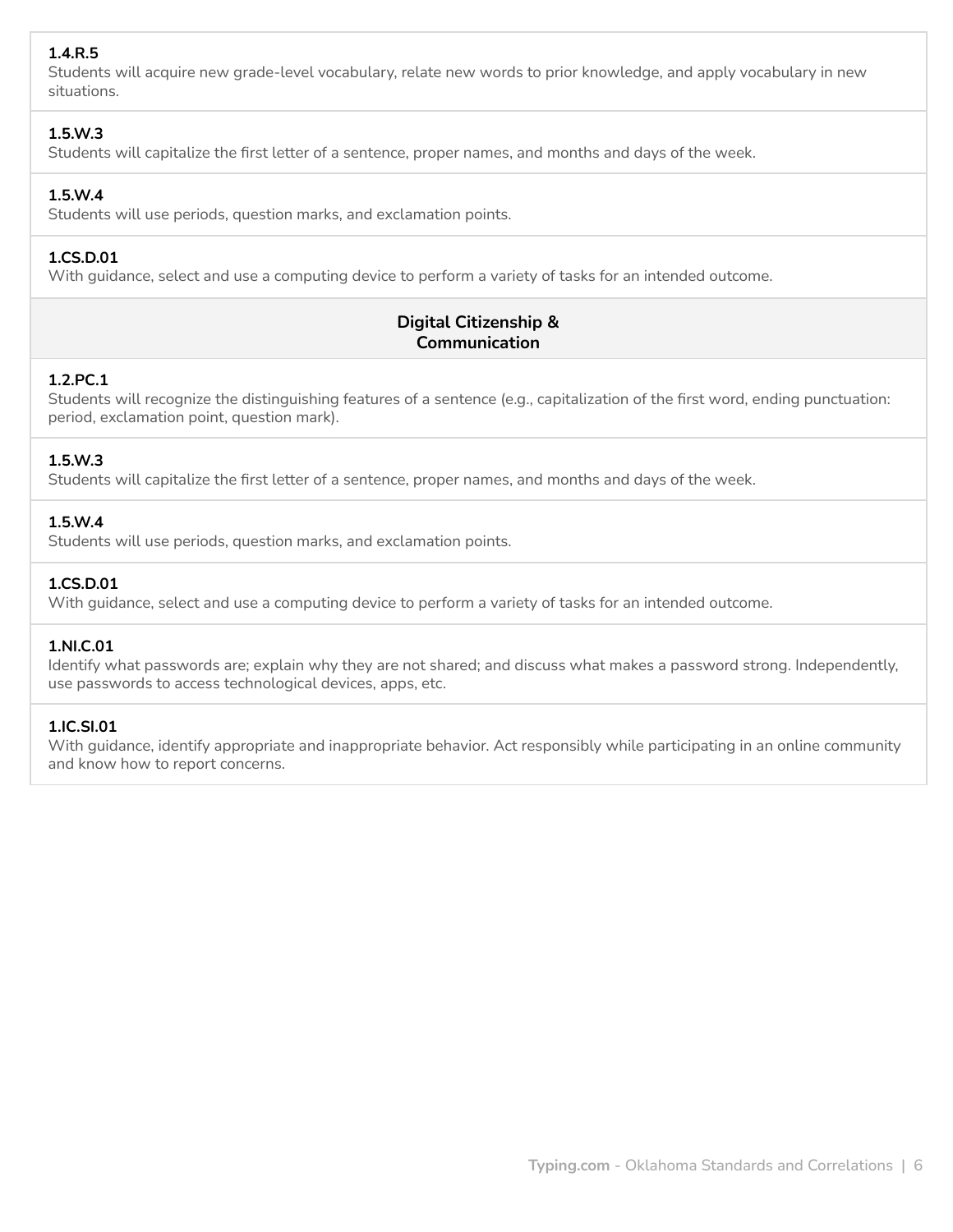<span id="page-6-0"></span>

### **Pre-Keyboarding**

#### **2.CS.D.01**

Select and use a computing device to perform a variety of tasks for an intended outcome.

### **2.CS.HS.01**

Identify the components of a computer system and what the basic functions are (e.g., hard drive and memory) as well as peripherals (e.g., printers, scanners, external hard drives) and external storage features and their uses (e.g., cloud storage).

### **Learn the Keys**

# **2.8.W**

Students will write independently using print and/or typing over various lengths of time for a variety of purposes.

### **2.CS.D.01**

Select and use a computing device to perform a variety of tasks for an intended outcome.

# **Punctuation & Numbers**

### **2.5.W.3**

Students will punctuate initials and capitalize holidays, product names, initials, and months and days of the week.

### **2.5.W.4**

Students will use periods with declarative and imperative sentences, question marks with interrogative sentences, and exclamation points with exclamatory sentences.

### **2.5.W.5**

Students will use apostrophes to form simple contractions (e.g., isn't, aren't, can't).

### **2.8.W**

Students will write independently using print and/or typing over various lengths of time for a variety of purposes.

### **2.CS.D.01**

Select and use a computing device to perform a variety of tasks for an intended outcome.

# **Cross-Curricular Typing**

### **2.2.F.1**

Students will expand their sight word vocabulary by reading regularly- and irregularly-spelled words in isolation and context with increasing automaticity.

# **2.4.R.5**

Students will acquire new grade-level vocabulary, relate new words to prior knowledge, and apply vocabulary in new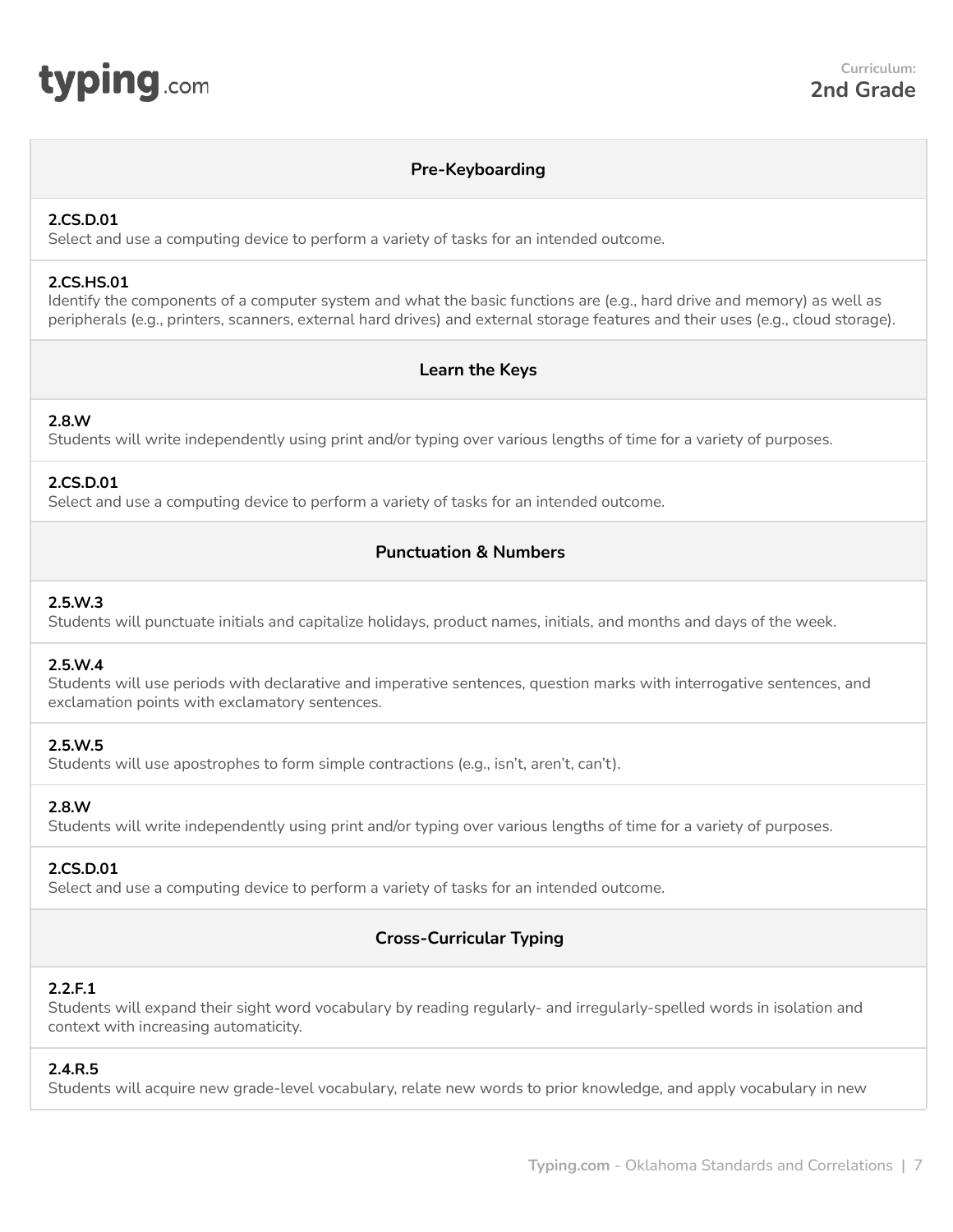### **2.5.R.2**

Students will recognize parts of speech in sentences:

● common, proper, and irregular plural nouns

### **2.5.W.4**

Students will use periods with declarative and imperative sentences, question marks with interrogative sentences, and exclamation points with exclamatory sentences.

### **2.8.W**

Students will write independently using print and/or typing over various lengths of time for a variety of purposes.

# **2.CS.D.01**

Select and use a computing device to perform a variety of tasks for an intended outcome.

# **Digital Citizenship & Communication**

### **2.5.W.4**

Students will use periods with declarative and imperative sentences, question marks with interrogative sentences, and exclamation points with exclamatory sentences.

### **2.8.W**

Students will write independently using print and/or typing over various lengths of time for a variety of purposes.

### **2.CS.D.01**

Select and use a computing device to perform a variety of tasks for an intended outcome.

### **2.NI.C.01**

Explain what passwords are; why we use them, and use strong passwords to protect devices and information from unauthorized access.

### **2.IC.SI.01**

Develop a code of conduct, explain, and practice grade-level appropriate behavior and responsibilities while participating in an online community. Identify and report inappropriate behavior.

# **Creative Writing**

### **2.3.W.1**

Students will write narratives incorporating characters, plot (i.e., beginning, middle, end), and a basic setting (i.e., time, place).

### **2.3.W.3**

Students will write an opinion about a topic and provide reasons as support in a paragraph.

# **2.4.W.2**

Students will use language in speaking and writing according to purpose and audience.

### **2.8.W**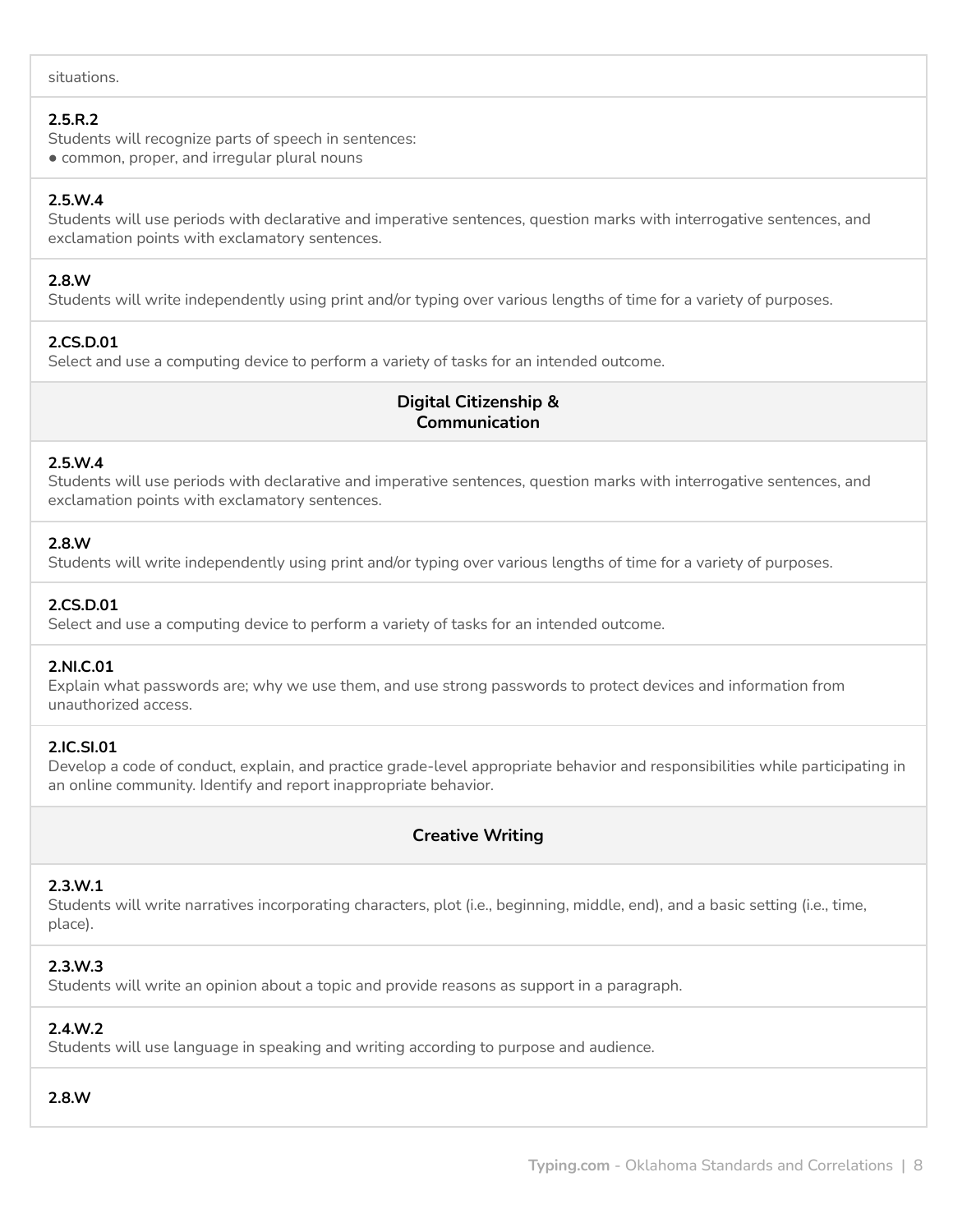Students will write independently using print and/or typing over various lengths of time for a variety of purposes.

# **2.CS.D.01**

Select and use a computing device to perform a variety of tasks for an intended outcome.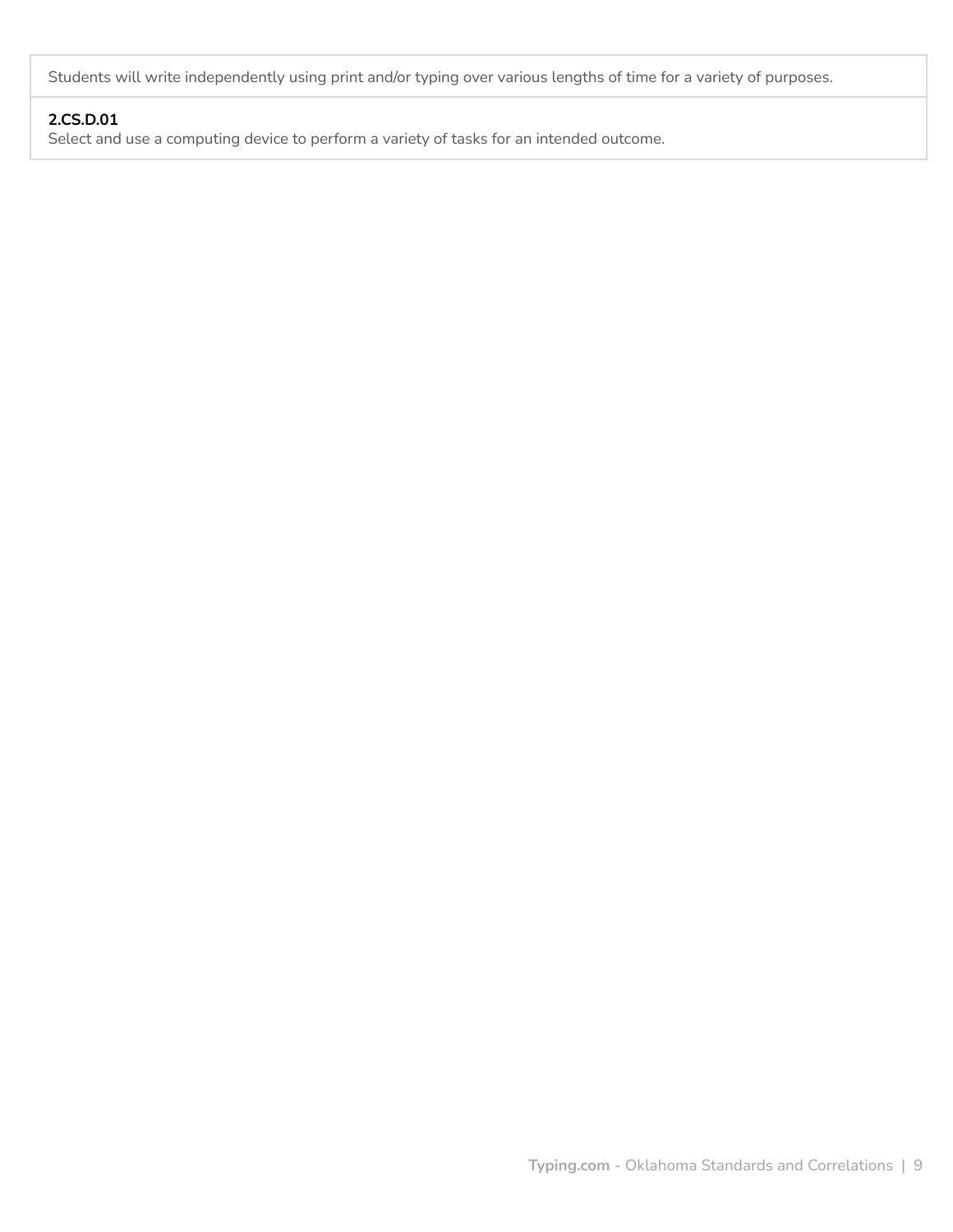<span id="page-9-0"></span>

### **Pre-Keyboarding**

#### **3.CS.HS.01**

Model how information flows through hardware and software to accomplish tasks.

#### **Learn the Keys**

#### **3.8.W**

Students will write independently using print, cursive, and/or typing for various lengths of time, choosing modes and genres to suit their audience and purpose.

### **Punctuation & Advanced Keys**

#### **3.5.W.4**

Students will use periods with declarative and imperative sentences, question marks with interrogative sentences, and exclamation points with exclamatory sentences.

### **3.5.W.5**

Students will use apostrophes to form complex contractions (e.g., should've, won't, y'all) and to show possession.

#### **3.5.W.8**

Students will use quotation marks to indicate dialogue.

### **3.8.W**

Students will write independently using print, cursive, and/or typing for various lengths of time, choosing modes and genres to suit their audience and purpose.

# **Cross-Curricular Typing**

#### **3.2.PWS.2**

Students will decode words by applying knowledge of structural analysis:

- contractions
- abbreviations
- common roots and related prefixes and suffixes
- morphology

### **3.2.SE.3**

Students will use structural analysis to correctly spell the following parts of words:

- common prefixes
- common suffixes
- common spelling rules related to adding prefixes and suffixes (e.g., changing y to i, doubling a consonant)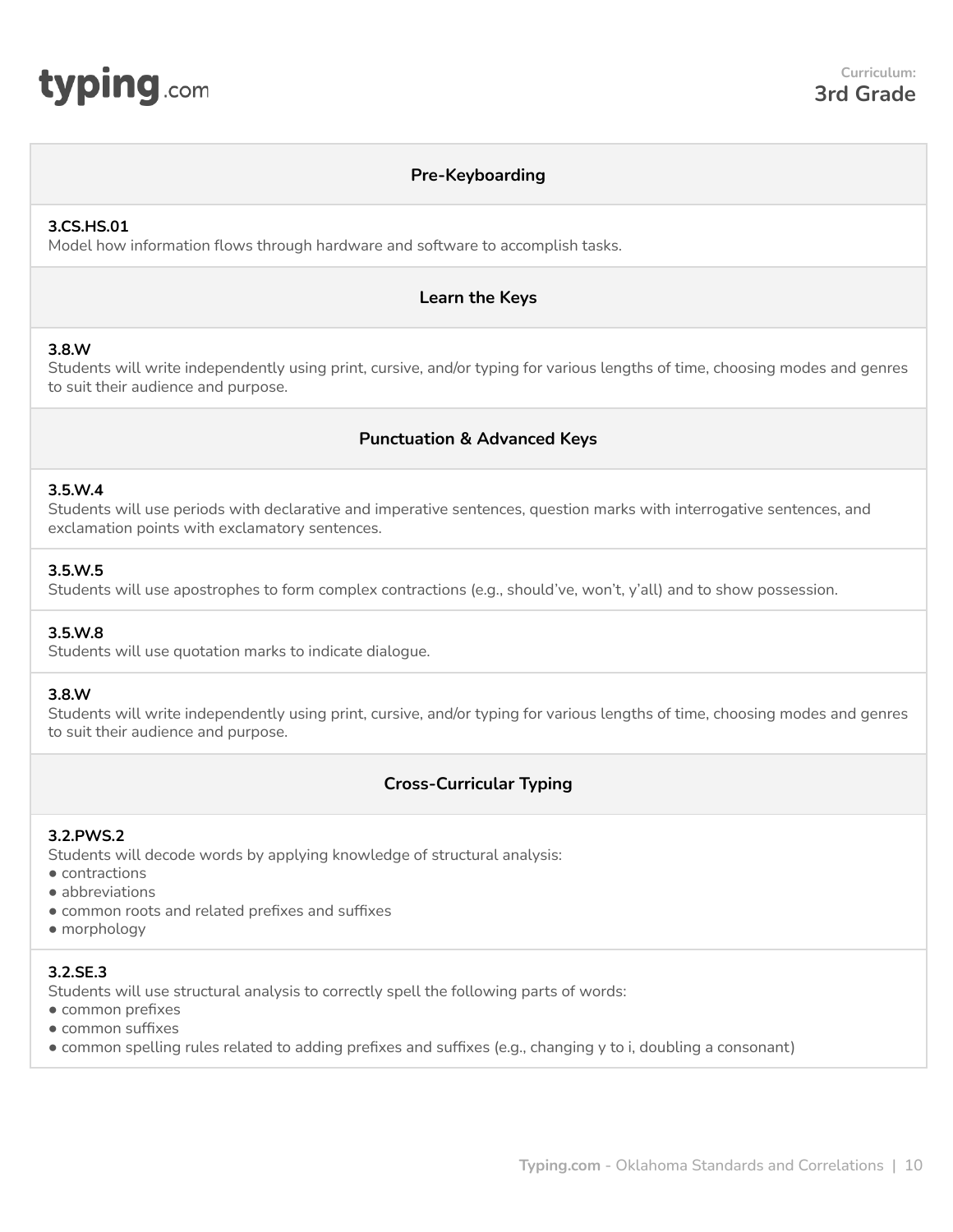# **3.4.R.1**

Students will identify relationships among words, including synonyms, antonyms, homophones, and homographs.

### **3.4.R.2**

Students will use context clues to clarify the meaning of words.

# **3.4.R.3**

Students will use word parts (e.g., affixes, Anglo-Saxon roots, stems) to define and determine the meaning of new words.

### **3.4.R.4**

Students will consult reference materials (e.g., dictionaries, glossaries, thesauruses) to comprehend the words in a text.

### **3.4.R.5**

Students will acquire new grade-level vocabulary, relate new words to prior knowledge, and apply vocabulary in various contexts.

# **3.8.W**

Students will write independently using print, cursive, and/or typing for various lengths of time, choosing modes and genres to suit their audience and purpose.

# **Digital Citizenship & Communication**

### **3.4.R.5**

Students will acquire new grade-level vocabulary, relate new words to prior knowledge, and apply vocabulary in various contexts.

# **3.8.W**

Students will write independently using print, cursive, and/or typing for various lengths of time, choosing modes and genres to suit their audience and purpose.

# **3.NI.C.01**

Identify problems that relate to inappropriate use of computing devices and networks.

# **3.IC.SI.01**

Develop a code of conduct, explain, and practice grade-level appropriate behavior and responsibilities while participating in an online community. Identify and report inappropriate behavior.

# **Creative Writing**

### **3.3.W.1**

Students will write narratives incorporating:

- setting
- plot
- characters
- characterization

# **3.3.W.3**

Students will write an opinion about a topic and provide relevant evidence as support in multiple paragraphs with transitional words and phrases.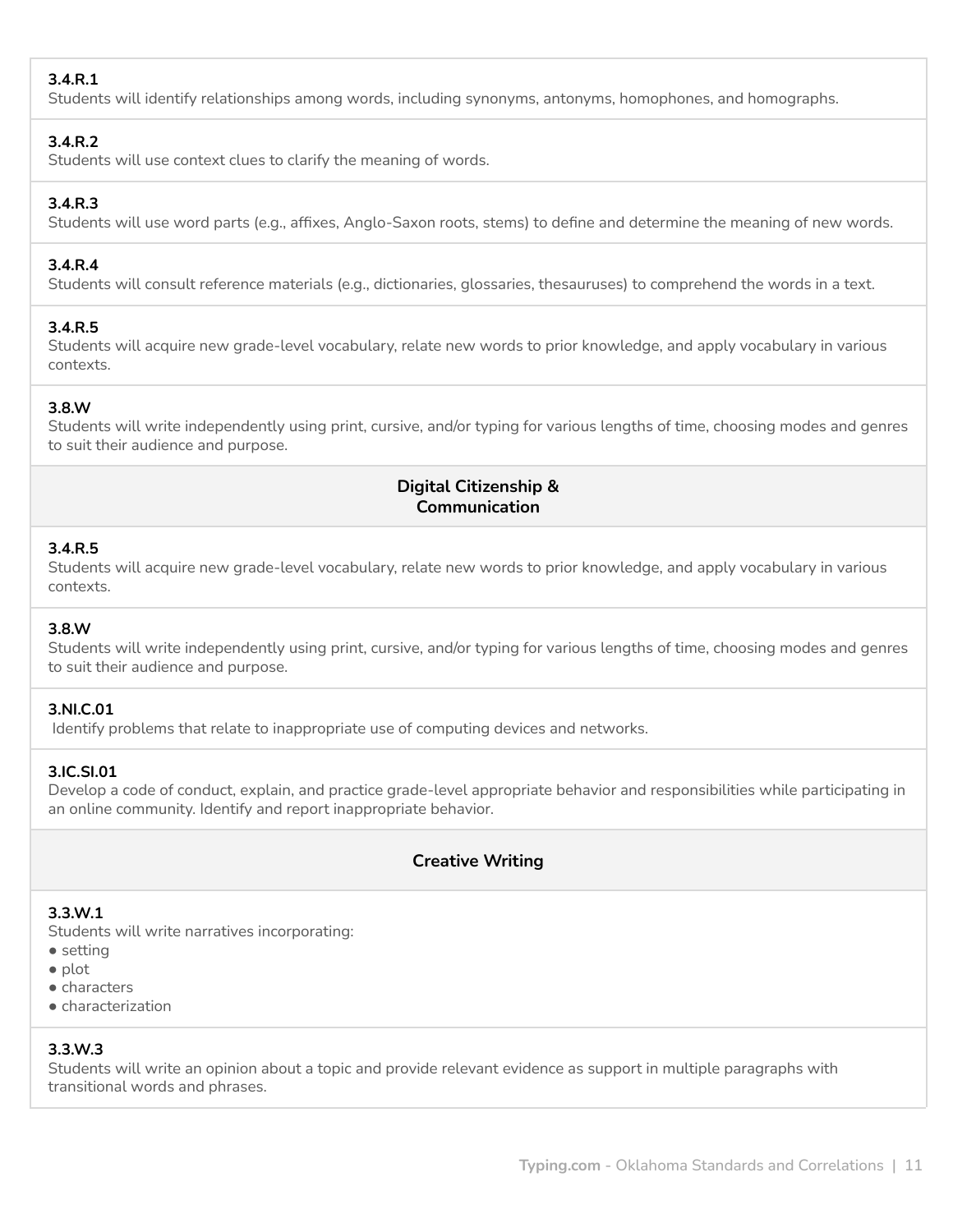# **3.4.W.1**

Students will use grade-level vocabulary in writing to clearly communicate ideas.

### **3.7.W**

Students will communicate their ideas, thoughts, and feelings by combining two or more kinds of content:

- writing/alphabetic
- sound, visual, and/or spatial
- movement

# **3.8.W**

Students will write independently using print, cursive, and/or typing for various lengths of time, choosing modes and genres to suit their audience and purpose.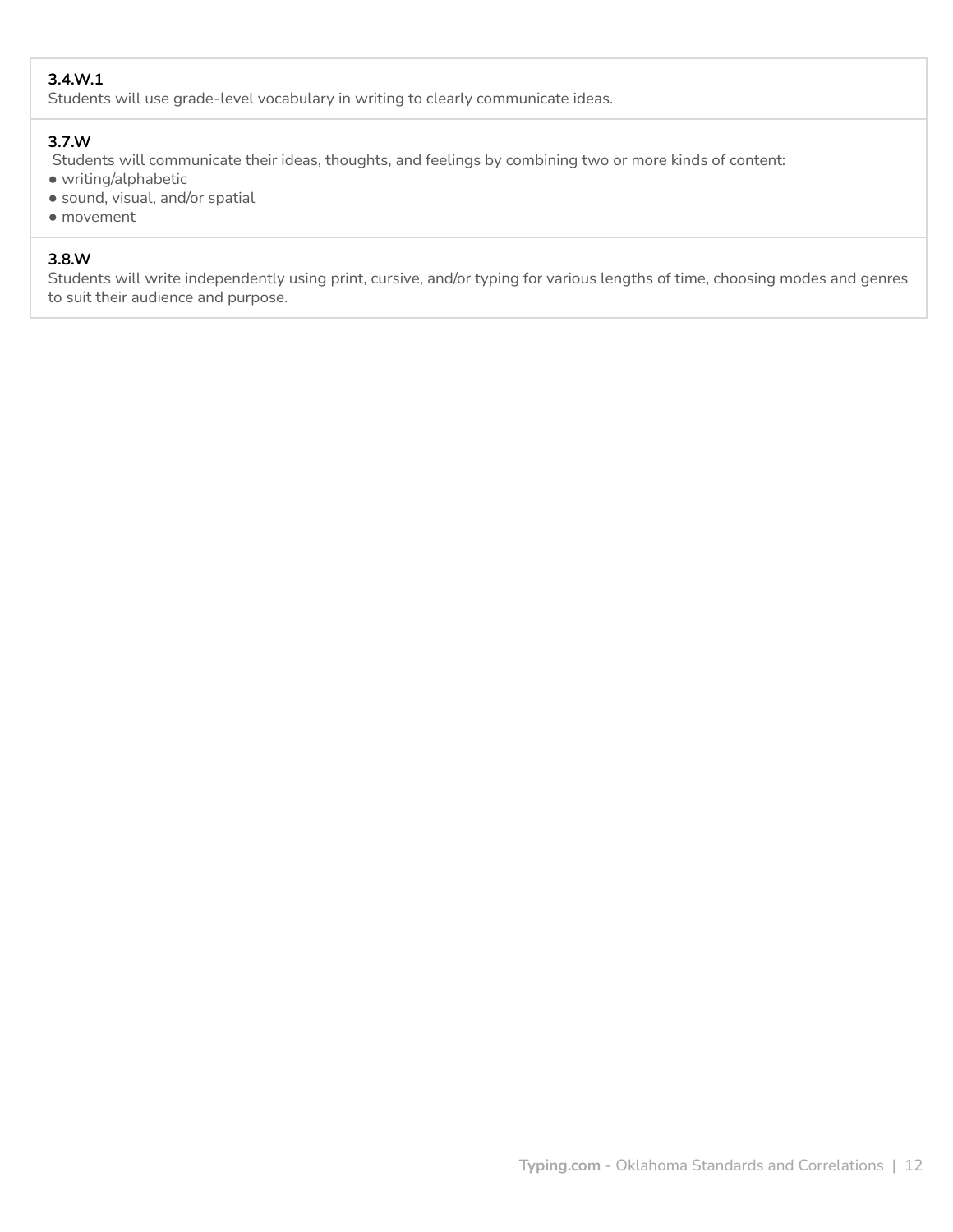<span id="page-12-0"></span>

### **Pre-Keyboarding**

### **Learn the Keys**

#### **4.8.W**

Students will write independently using print, cursive, and/or typing for various lengths of time, choosing modes and genres to suit their audience and purpose.

### **Punctuation & Advanced Keys**

### **4.5.W.5**

Students will use periods with declarative and imperative sentences, question marks with interrogative sentences, and exclamation points with exclamatory sentences.

#### **4.5.W.6**

Students will use apostrophes to show possession of singular and plural nouns and recognize and remove apostrophes used to form plurals.

#### **4.5.W.8**

Students will use a colon to introduce a list (e.g., Deb only needed three things from the grocery store: milk, eggs, and bread.).

#### **4.5.W.9**

Students will use quotation marks to indicate dialogue, quoted material, and titles of works.

#### **4.8.W**

Students will write independently using print, cursive, and/or typing for various lengths of time, choosing modes and genres to suit their audience and purpose.

# **Cross-Curricular Typing**

#### **4.2.PWS.2**

Students will decode words by applying knowledge of structural analysis:

- contractions
- abbreviations
- common roots and related affixes
- morphology
- semantics

# **4.2.R.1**

Students will determine the key details that support the main idea of a text.

# **4.2.R.3**

Students will summarize and sequence the important events of a story.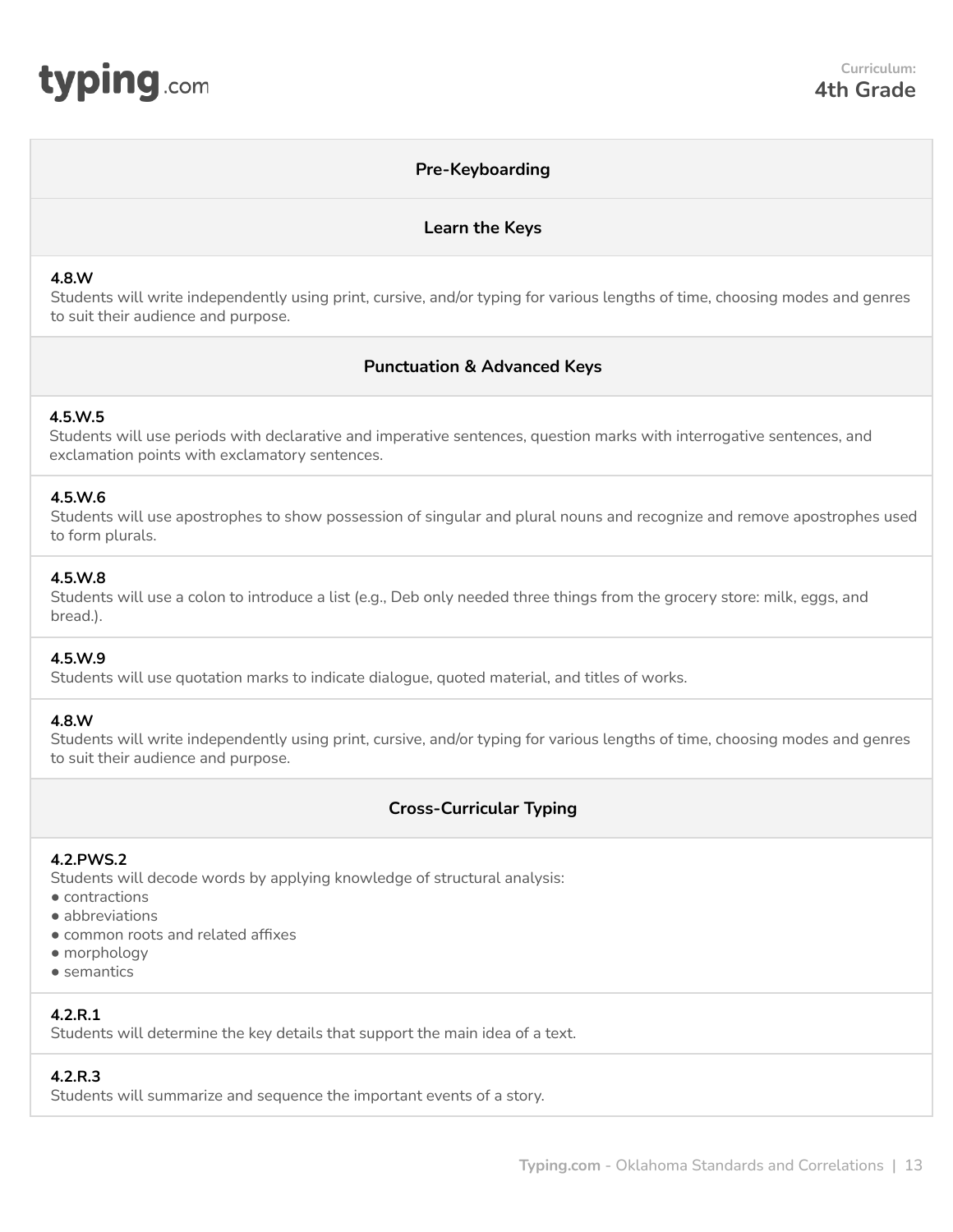# **4.3.R.3**

Students will find textual evidence of literary elements:

- setting
- plot
- characters (i.e., protagonist, antagonist)
- characterization
- conflict

# **4.4.R.1**

Students will identify relationships among words, including synonyms, antonyms, analogies, homophones, and homographs.

### **4.4.R.2**

Students will use context clues to clarify the meaning of words.

# **4.4.R.3**

Students will use word parts (e.g., affixes, Latin roots, stems) to define and determine the meaning of new words.

### **4.4.R.4**

Students will consult reference materials (e.g., dictionaries, glossaries, thesauruses) to comprehend the words in a text.

### **4.4.R.5**

Students will acquire new grade-level vocabulary, relate new words to prior knowledge, and apply vocabulary in various contexts.

### **4.8.W**

Students will write independently using print, cursive, and/or typing for various lengths of time, choosing modes and genres to suit their audience and purpose.

# **Digital Citizenship & Communication**

### **4.4.R.5**

Students will acquire new grade-level vocabulary, relate new words to prior knowledge, and apply vocabulary in various contexts.

# **4.8.W**

Students will write independently using print, cursive, and/or typing for various lengths of time, choosing modes and genres to suit their audience and purpose.

# **4.NI.C.01**

Identify and explain issues related to responsible use of technology and information, and describe personal consequences of inappropriate use.

# **4.IC.SI.01**

Develop a code of conduct, explain, and practice grade-level appropriate behavior and responsibilities while participating in an online community. Identify and report inappropriate behavior.

# **Creative Writing**

# **4.3.W.1**

Students will compose narratives reflecting real or imagined experiences that: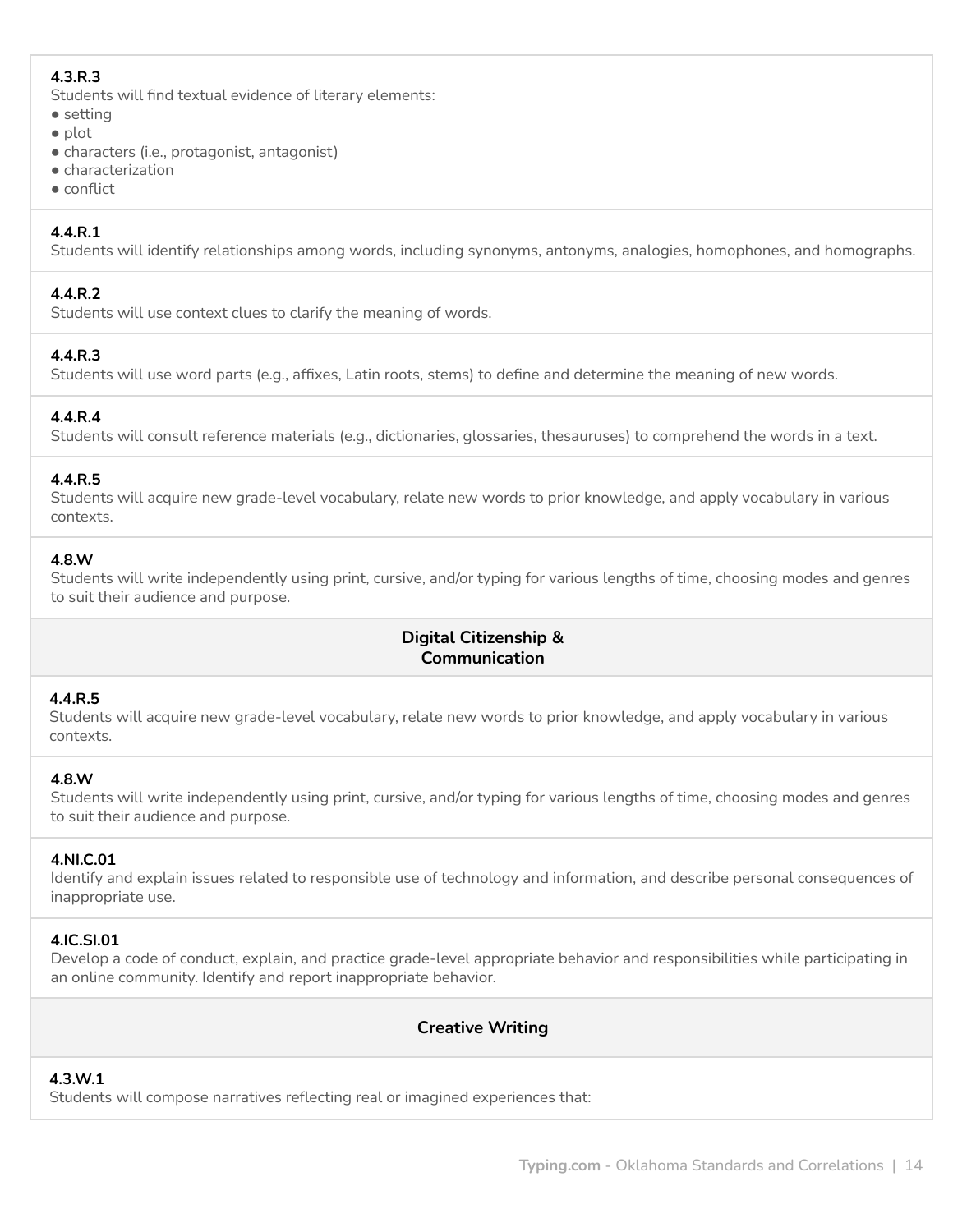- include plots with a climax and resolution
- include developed characters who overcome conflicts and use dialogue
- use a consistent point of view
- unfold in chronological sequence
- use sentence variety, sensory details, and vivid language to create interest
- model literary elements and/or literary devices from mentor texts

### **4.3.W.3**

Students will write opinion essays that:

- introduce a topic and state an opinion
- incorporate relevant, text-based evidence to support the opinion
- use sentence variety and word choice to create interest
- maintain an organized structure with transitional words and phrases

#### **4.4.W.1**

Students will use grade-level vocabulary in writing to clearly communicate ideas.

### **4.7.W**

Students will communicate their ideas, thoughts, and feelings by combining two or more kinds of content:

- writing/alphabetic
- sound, visual, and/or spatial
- movement

#### **4.8.W**

Students will write independently using print, cursive, and/or typing for various lengths of time, choosing modes and genres to suit their audience and purpose.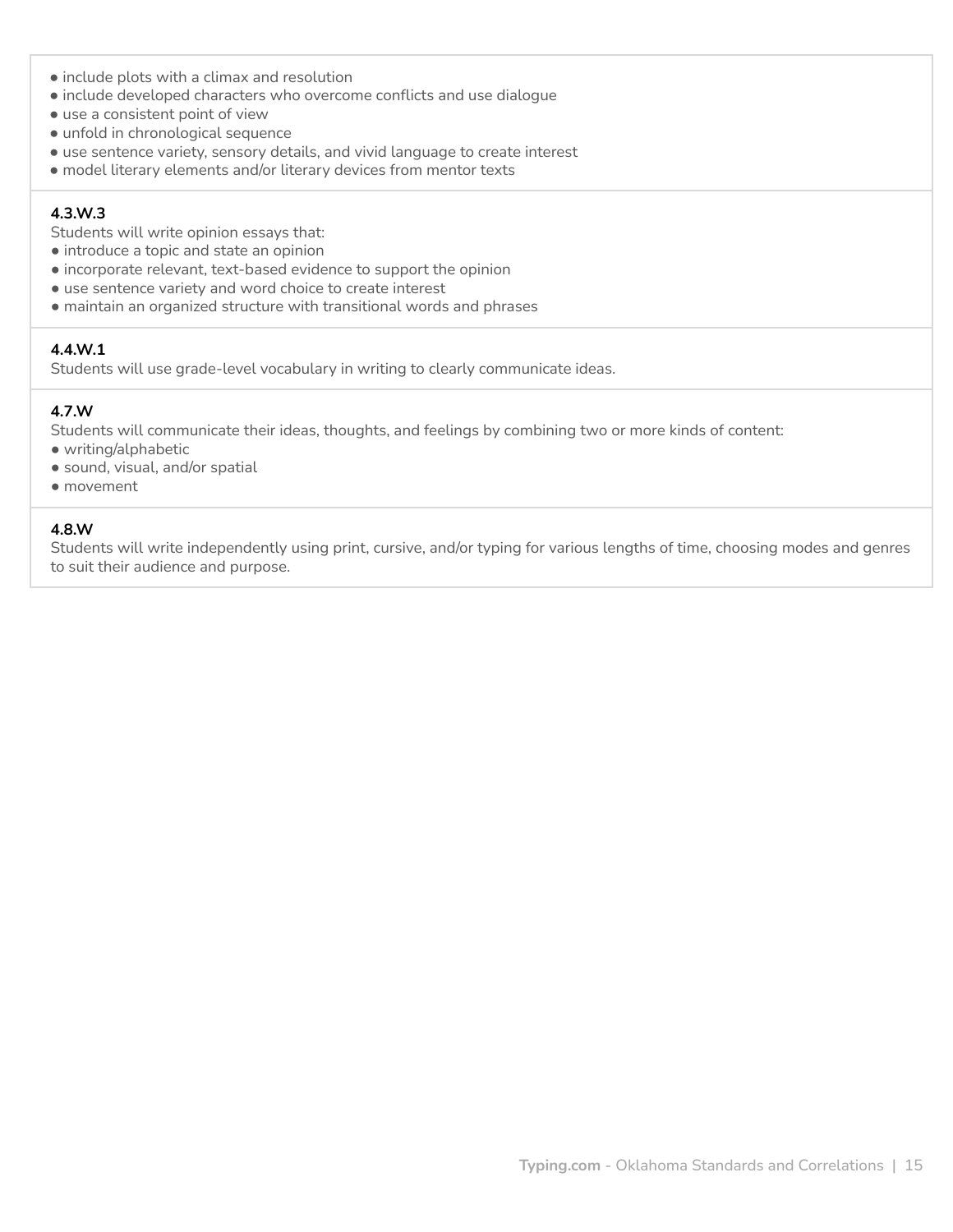<span id="page-15-0"></span>

### **Pre-Keyboarding**

#### **Learn the Keys**

#### **5.5.W.11**

Students will use a semicolon to punctuate compound sentences.

#### **5.8.W**

Students will write independently using print, cursive, and/or typing for various lengths of time, choosing modes and genres to suit their audience and purposes.

# **Punctuation & Advanced Keys**

#### **5.5.W.7**

Students will use commas to separate individual words in a series, to indicate dialogue, and to separate the independent and dependent clauses in a complex sentence.

#### **5.5.W.8**

Students will use a colon to introduce a list.

### **5.5.W.9**

Students will use quotation marks to indicate dialogue, quoted material, and titles of works.

#### **5.8.W**

Students will write independently using print, cursive, and/or typing for various lengths of time, choosing modes and genres to suit their audience and purposes.

# **Cross-Curricular Typing**

### **5.2.R.1**

Students will explain how key supporting details support the main idea of a text.

### **5.2.R.2**

Students will identify details in fiction, poetry, and nonfiction texts to distinguish various genres.

### **5.2.R.3**

Students will summarize and sequence the important events of a story.

#### **5.3.R.3**

Students will determine how literary elements contribute to the meaning of a literary text: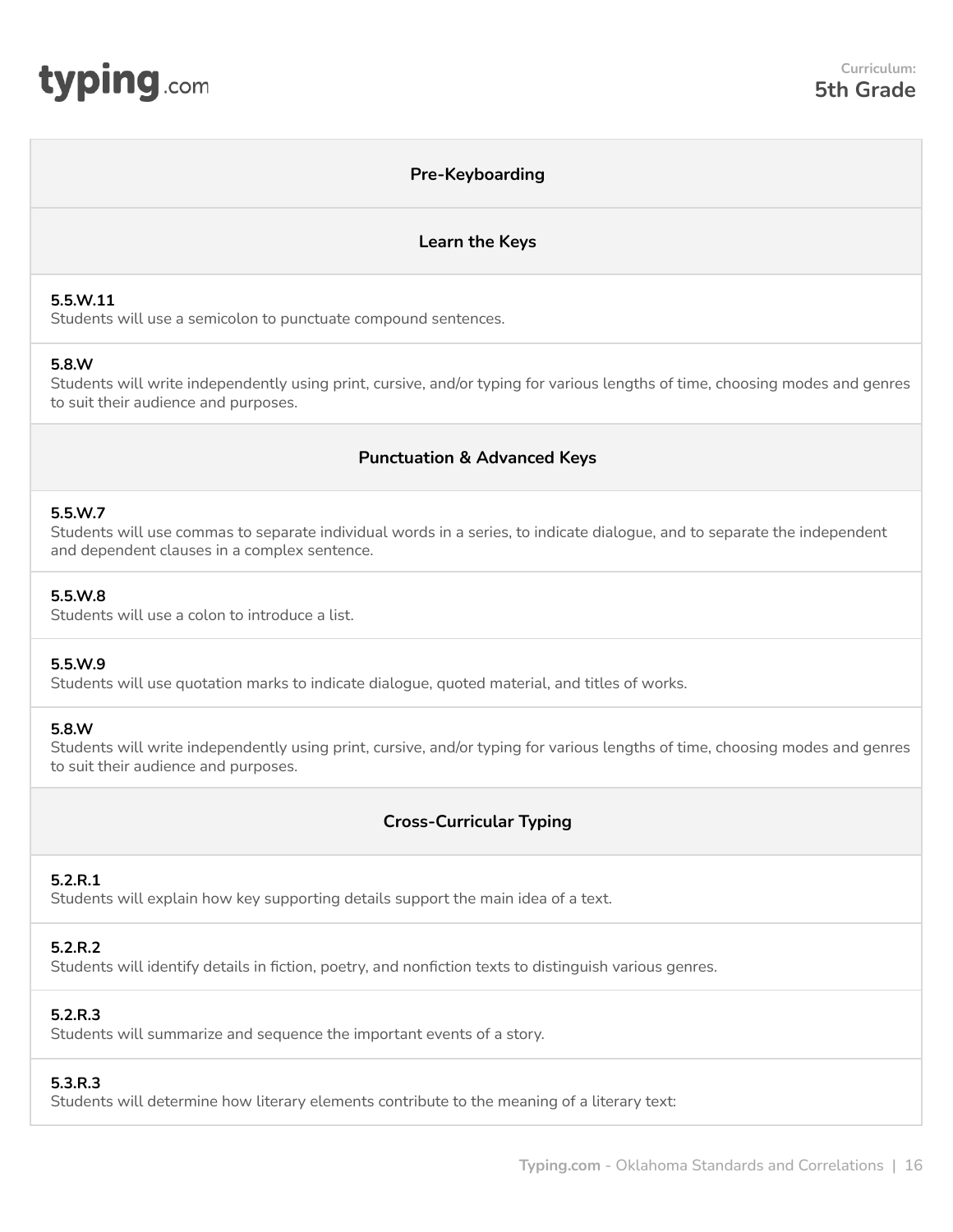- setting
- plot
- characters (i.e., protagonist, antagonist)
- characterization
- conflict
- theme

# **5.3.R.4**

Students will determine how literary devices contribute to the meaning of a text:

- imagery
- metaphor
- idiom
- personification
- hyperbole
- simile ● alliteration
- onomatopoeia

# **5.4.R.1**

Students will identify relationships among words, including synonyms, antonyms, analogies, homophones, and homographs.

# **5.4.R.2**

Students will use context clues to clarify the meaning of words.

# **5.4.R.3**

Students will use word parts (e.g., affixes, Latin roots, stems) to define and determine the meaning of new words.

# **5.4.R.4**

Students will consult reference materials (e.g., dictionaries, glossaries, thesauruses) to comprehend the words in a text.

# **5.4.R.5**

Students will acquire new grade-level vocabulary, relate new words to prior knowledge, and apply vocabulary in various contexts.

# **5.8.W**

Students will write independently using print, cursive, and/or typing for various lengths of time, choosing modes and genres to suit their audience and purposes.

# **Digital Citizenship & Communication**

# **5.4.R.5**

Students will acquire new grade-level vocabulary, relate new words to prior knowledge, and apply vocabulary in various contexts.

# **5.8.W**

Students will write independently using print, cursive, and/or typing for various lengths of time, choosing modes and genres to suit their audience and purposes.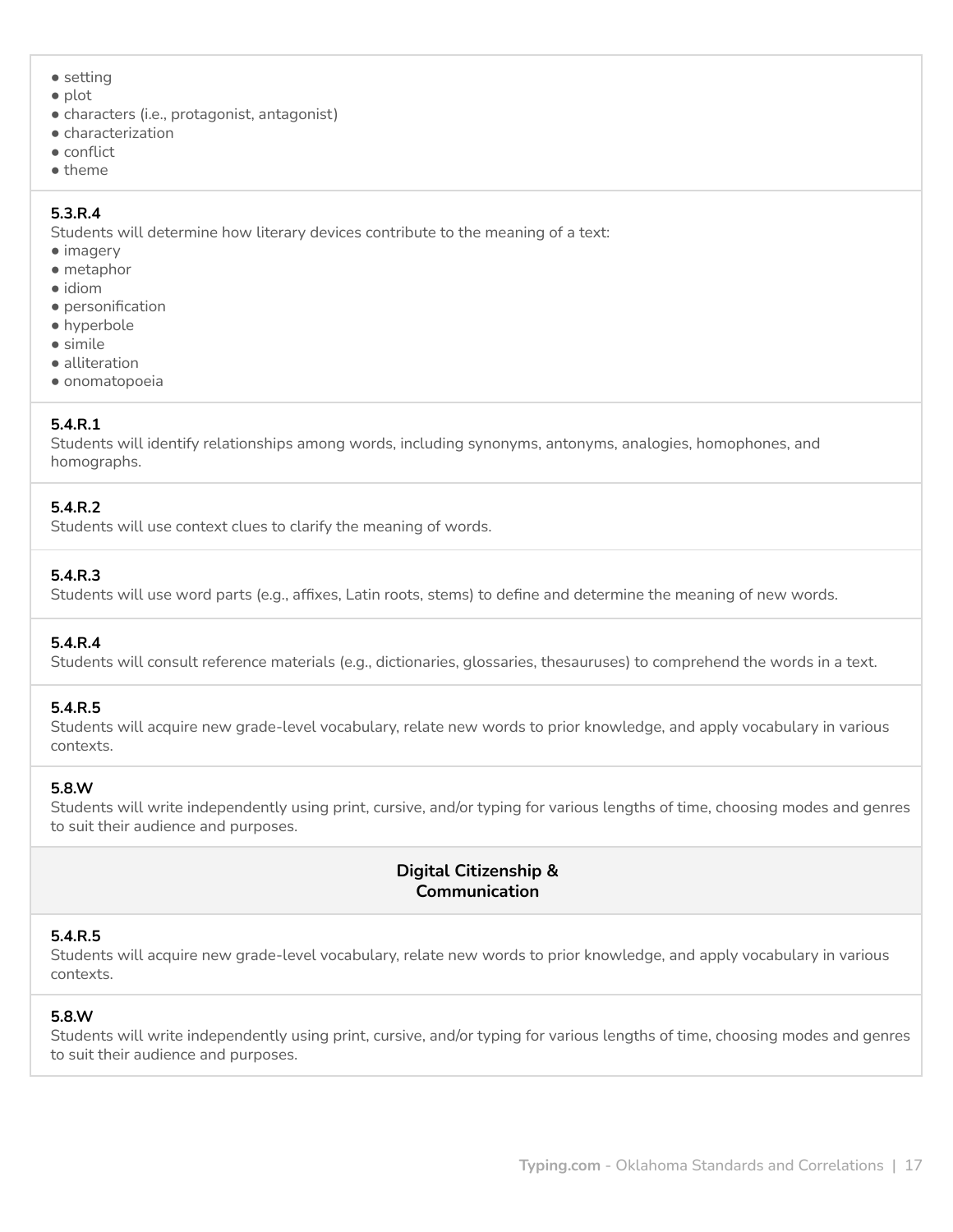### **5.NI.C.01**

Discuss real-world cybersecurity problems and identify strategies for how personal information can be protected.

### **5.IC.SI.01**

Develop a code of conduct, explain, and practice grade-level appropriate behavior and responsibilities while participating in an online community. Identify and report inappropriate behavior.

### **Creative Writing**

### **5.3.W.1**

Students will compose narratives reflecting real or imagined experiences that:

- include plots with a climax and resolution
- include developed characters who overcome conflicts and use dialogue
- use a consistent point of view
- unfold in chronological sequence
- use sentence variety, sensory details, and vivid language to create interest
- model literary elements and/or literary devices from mentor texts

#### **5.3.W.3**

Students will write opinion essays that:

- introduce a topic and state a clear opinion
- incorporate relevant, text-based evidence to support the opinion
- use sentence variety and word choice to create interest
- organize writing in a logical sequence with transitional words and phrases

### **5.4.W.1**

Students will use grade-level vocabulary in writing to clearly communicate ideas.

#### **5.8.W**

Students will write independently using print, cursive, and/or typing for various lengths of time, choosing modes and genres to suit their audience and purposes.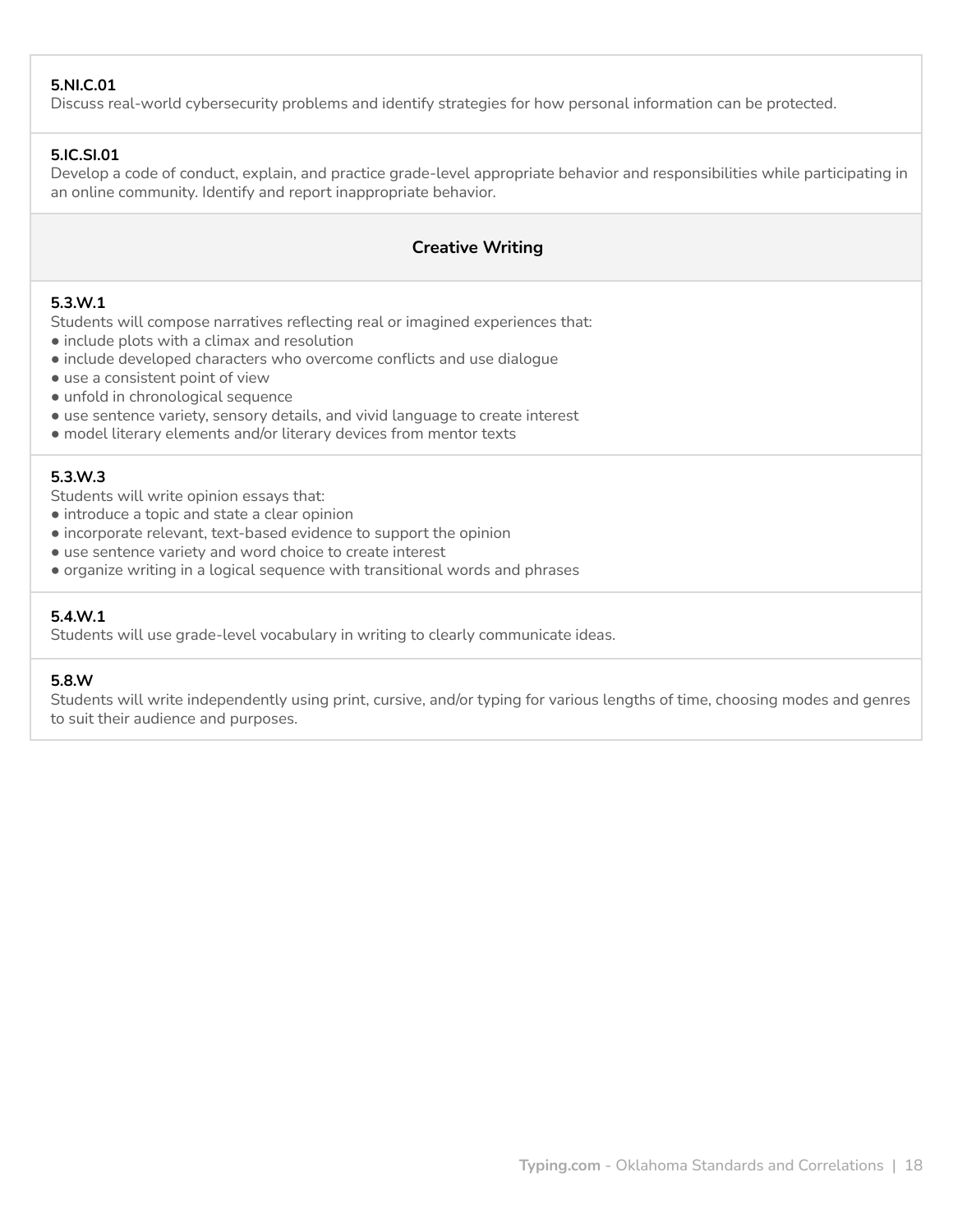<span id="page-18-0"></span>

# **Tech Readiness**

### **6.CS.HS.01**

Identify ways that hardware and software are combined to collect and exchange data.

# **Learn the Keys**

### **6.8.W**

Students will write independently using print, cursive, and/or typing for various lengths of time, choosing modes and genres to suit their audience and purpose.

# **Punctuation & Advanced Keys**

### **6.5.W.9**

Students will use quotation marks to indicate dialogue, quoted material, and titles of works.

### **6.5.W.11**

Students will use a semicolon to punctuate compound sentences.

#### **6.8.W**

Students will write independently using print, cursive, and/or typing for various lengths of time, choosing modes and genres to suit their audience and purpose.

# **Cross-Curricular Typing**

### **6.2.R.2**

Students will analyze details in fiction, poetry, and nonfiction texts to distinguish genres.

#### **6.3.R.3**

Students will analyze how literary elements contribute to the meaning of a literary text:

● setting

- plot
- characters (i.e., protagonist, antagonist)
- characterization
- conflict (i.e., internal, external)
- point of view (i.e., third person limited and omniscient)

#### **6.3.R.4**

Students will analyze how literary devices contribute to the meaning of a text:

- figurative language (i.e., simile, metaphor, personification, hyperbole, imagery, symbolism, idiom)
- sound devices (i.e., onomatopoeia, alliteration)

### **6.4.R.2**

Students will use context clues, connotation, and denotation to determine or clarify the meaning of words or distinguish among multiple-meaning words.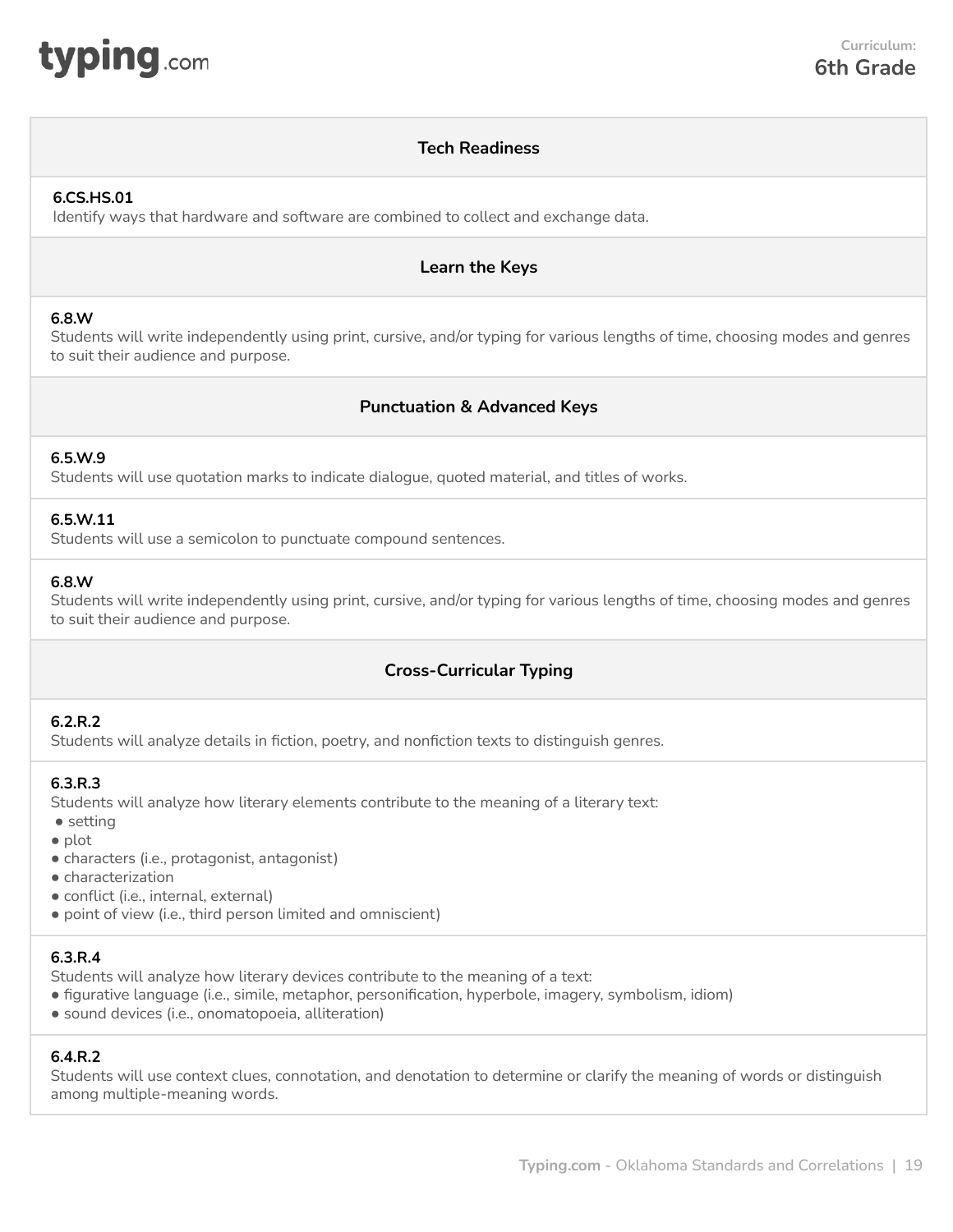# **6.4.R.3**

Students will use word parts (e.g., affixes, Latin roots, stems) to define and determine the meaning of increasingly complex words.

### **6.4.R.4**

Students will use a dictionary, glossary, or thesaurus to determine or clarify the meanings, syllabication, pronunciation, synonyms, antonyms, and parts of speech of words.

# **6.8.W**

Students will write independently using print, cursive, and/or typing for various lengths of time, choosing modes and genres to suit their audience and purpose.

# **Digital Citizenship & Communication**

### **6.8.W**

Students will write independently using print, cursive, and/or typing for various lengths of time, choosing modes and genres to suit their audience and purpose.

# **6.IC.SLE.01**

Differentiate between appropriate and inappropriate content on the Internet, and identify unethical and illegal online behavior.

# **Creative Writing**

### **6.3.W.1**

Students will compose narratives reflecting real or imagined experiences that:

- include plots involving characters resolving conflicts
- unfold in chronological sequence
- include a narrator, precise language, sensory details, and dialogue to enhance the narrative
- use sentence variety to create clarity
- emulate literary elements and/or literary devices from mentor texts

### **6.3.W.3**

Students will compose argumentative essays that:

- introduce precise claims
- organize claims and evidence in a logical sequence
- provide relevant evidence to develop arguments, using credible sources
- use sentence variety and word choice to create clarity

# **6.4.W.1**

Students will use precise, grade-level vocabulary in writing to clearly communicate ideas.

### **6.8.W**

Students will write independently using print, cursive, and/or typing for various lengths of time, choosing modes and genres to suit their audience and purpose.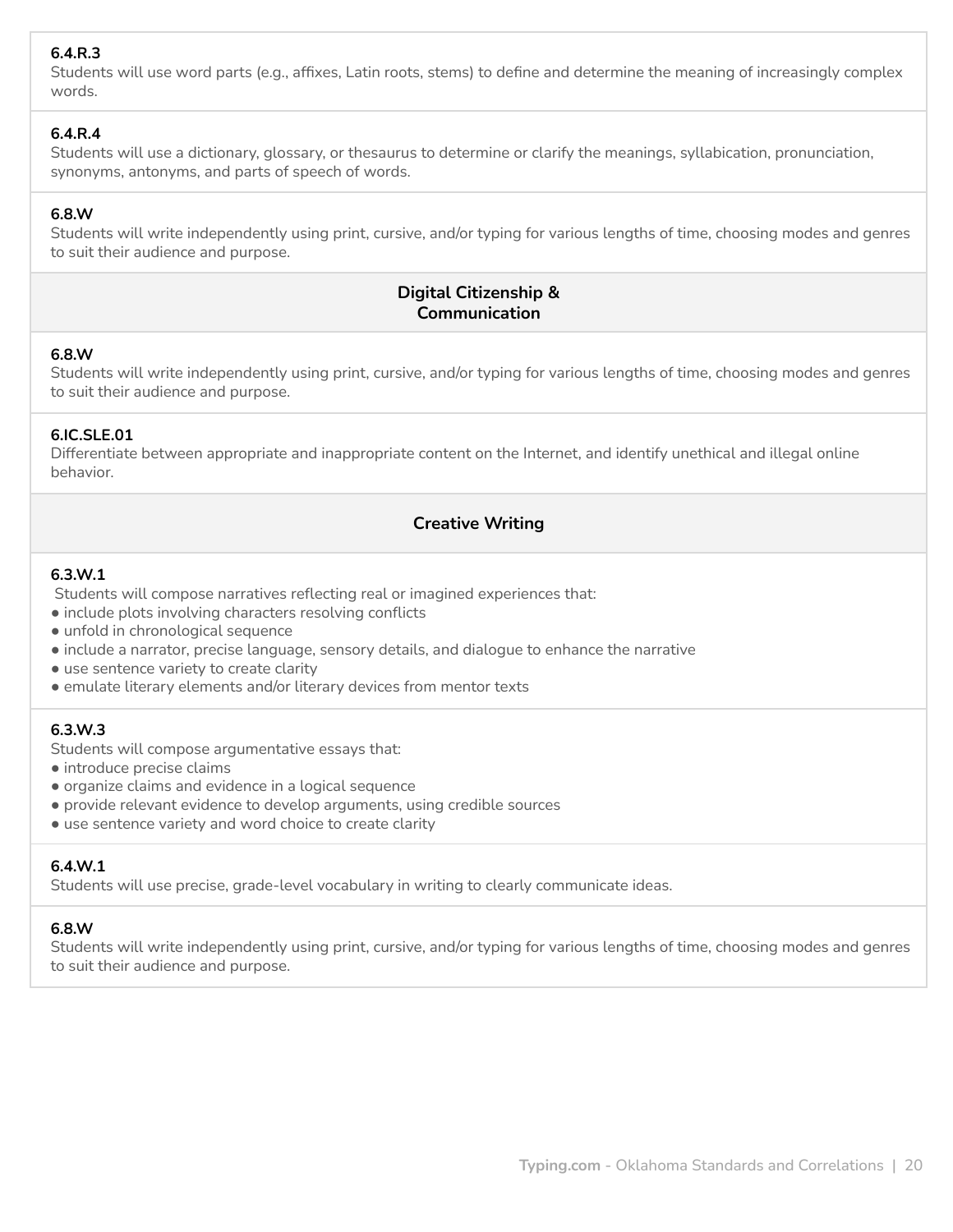# **Tech Readiness**

### **Learn the Keys**

#### <span id="page-20-0"></span>**7.8.W**

Students will write independently using print, cursive, and/or typing for various lengths of time, choosing and combining modes and genres to suit their audience and purpose.

# **Punctuation & Advanced Keys**

### **7.5.W.7**

Students will use commas to separate words or phrases in a series.

### **7.5.W.9**

Students will use quotation marks to indicate dialogue, quoted material, and titles of works.

#### **7.8.W**

Students will write independently using print, cursive, and/or typing for various lengths of time, choosing and combining modes and genres to suit their audience and purpose.

# **Cross-Curricular Typing**

### **7.2.R.2**

Students will analyze details in fiction, poetry, and nonfiction texts to distinguish genres.

### **7.3.R.3**

Students will analyze literary elements to support an interpretation of a text:

- setting
- plot
- characters (i.e., protagonist, antagonist)
- characterization
- conflict (i.e., internal, external)
- point of view (i.e., third person limited and omniscient and second person)

### **7.3.R.4**

Students will analyze literary devices to support an interpretation of a text:

- figurative language (i.e., simile, metaphor, personification, hyperbole, imagery, symbolism, idiom)
- sound devices (i.e., onomatopoeia, alliteration)
- verbal irony

### **7.4.R.2**

Students will use context clues, connotation, and denotation to determine or clarify the meaning of words or distinguish among multiple-meaning words.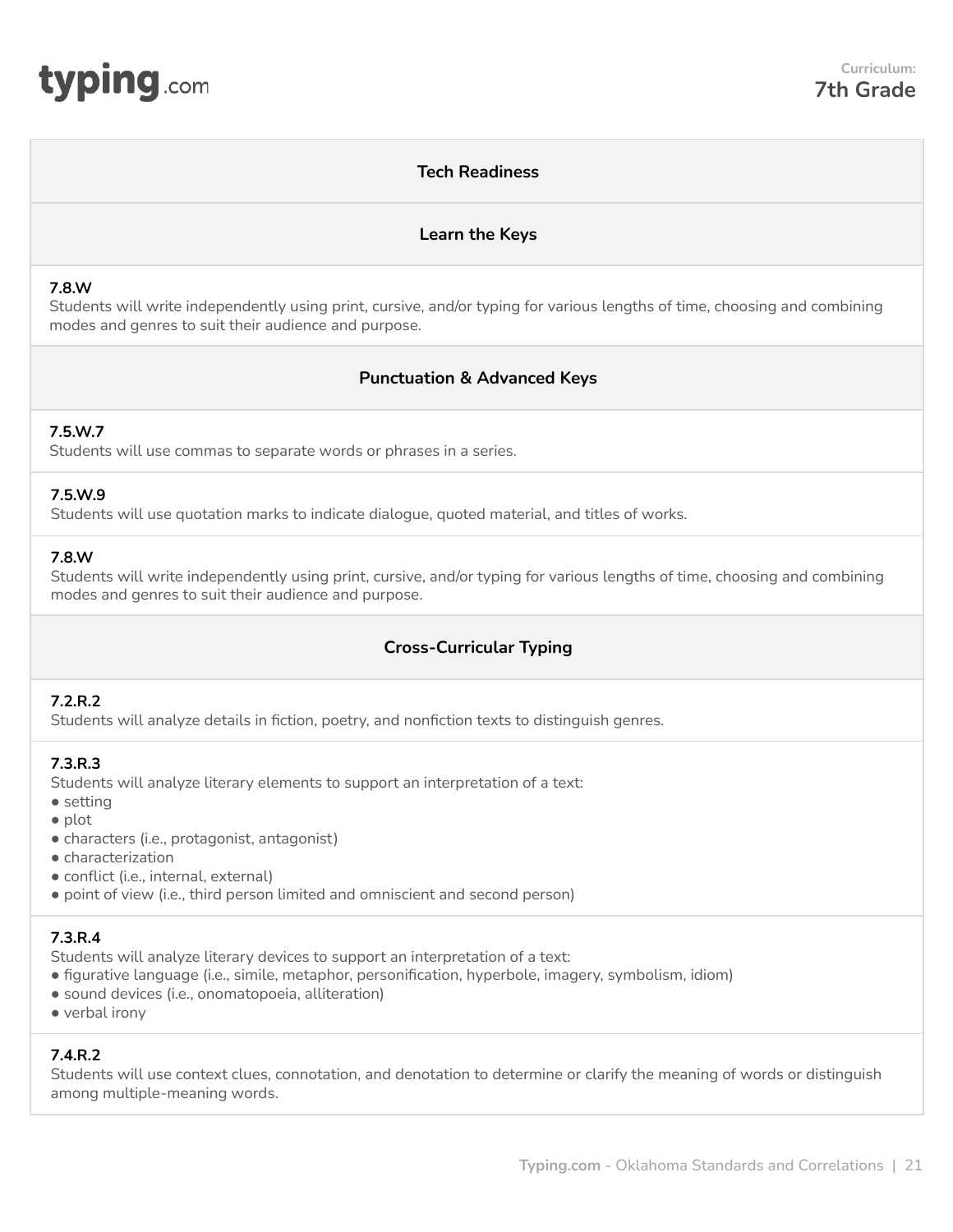# **7.4.R.3**

Students will use word parts (e.g., affixes, Greek roots, stems) to define and determine the meaning of increasingly complex words.

# **7.4.R.4**

Students will use a dictionary, glossary, or thesaurus to determine or clarify the meanings, syllabication, pronunciation, synonyms, antonyms, and parts of speech of words.

### **7.8.W**

Students will write independently using print, cursive, and/or typing for various lengths of time, choosing and combining modes and genres to suit their audience and purpose.

# **Digital Citizenship & Communication**

### **7.8.W**

Students will write independently using print, cursive, and/or typing for various lengths of time, choosing and combining modes and genres to suit their audience and purpose.

### **7.NI.C.01**

Explain how to protect electronic information, both physical (e.g. hard drive) and digital, identify cybersecurity concerns and options to address issues with the Internet and the systems it uses.

### **7.IC.SLE.01**

Explain the connection between the longevity of data on the Internet, personal online identity, and personal privacy.

# **Creative Writing**

# **7.3.W.1**

Students will compose narratives reflecting real or imagined experiences that:

- include plots involving complex characters resolving conflicts
- unfold in chronological or surprising sequence (e.g., foreshadowing)
- include a narrator, precise language, sensory details, dialogue, and thoughts to enhance the narrative
- use sentence variety to create clarity
- emulate literary elements and/or literary devices from mentor texts

# **7.3.W.3**

Students will compose argumentative essays that:

- introduce precise claims
- organize claims and evidence in a logical sequence
- provide relevant evidence to develop arguments, using credible sources
- use sentence variety and word choice to create clarity
- establish and maintain a formal style

### **7.4.W.1**

Students will use precise, grade-level vocabulary in writing to clearly communicate ideas.

### **7.8.W**

Students will write independently using print, cursive, and/or typing for various lengths of time, choosing and combining modes and genres to suit their audience and purpose.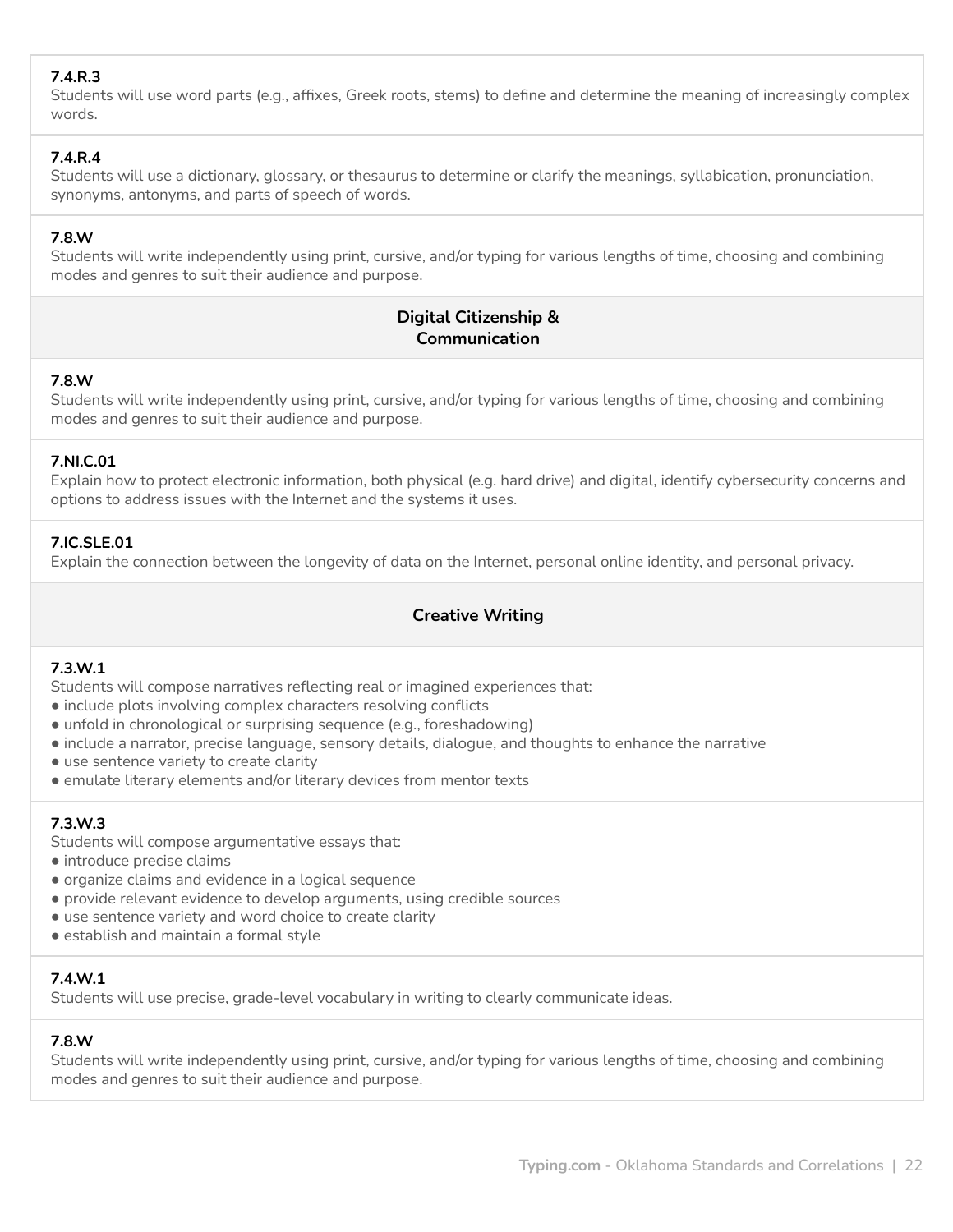### **Tech Readiness**

### **Learn the Keys**

#### <span id="page-22-0"></span>**8.8.W**

Students will write independently using print, cursive, and/or typing for various lengths of time, choosing and combining modes and genres to suit their audience and purpose.

# **Punctuation & Advanced Keys**

#### **8.5.W.11**

Students will use a semicolon to punctuate compound and compound-complex sentences.

#### **8.8.W**

Students will write independently using print, cursive, and/or typing for various lengths of time, choosing and combining modes and genres to suit their audience and purpose.

# **Cross-Curricular Typing**

### **8.2.R.2**

Students will analyze details in fiction, poetry, and nonfiction texts to identify characteristics of genres.

### **8.3.R.4**

Students will analyze literary devices to support interpretations of a text:

- figurative language (i.e., simile, metaphor, personification, hyperbole, imagery, symbolism, idiom)
- sound devices (i.e., onomatopoeia, alliteration)
- verbal and situational irony

### **8.4.R.2**

Students will use context clues, connotation, and denotation to determine or clarify the meaning of words or distinguish among multiple-meaning words.

### **8.4.R.3**

Students will use word parts (e.g., affixes, Greek roots, stems) to define and determine the meaning of increasingly complex words.

### **8.4.R.4**

Students will use a dictionary, glossary, or thesaurus to determine or clarify the meanings, syllabication, pronunciation, synonyms, antonyms, and parts of speech of words.

### **8.8.W**

Students will write independently using print, cursive, and/or typing for various lengths of time, choosing and combining modes and genres to suit their audience and purpose.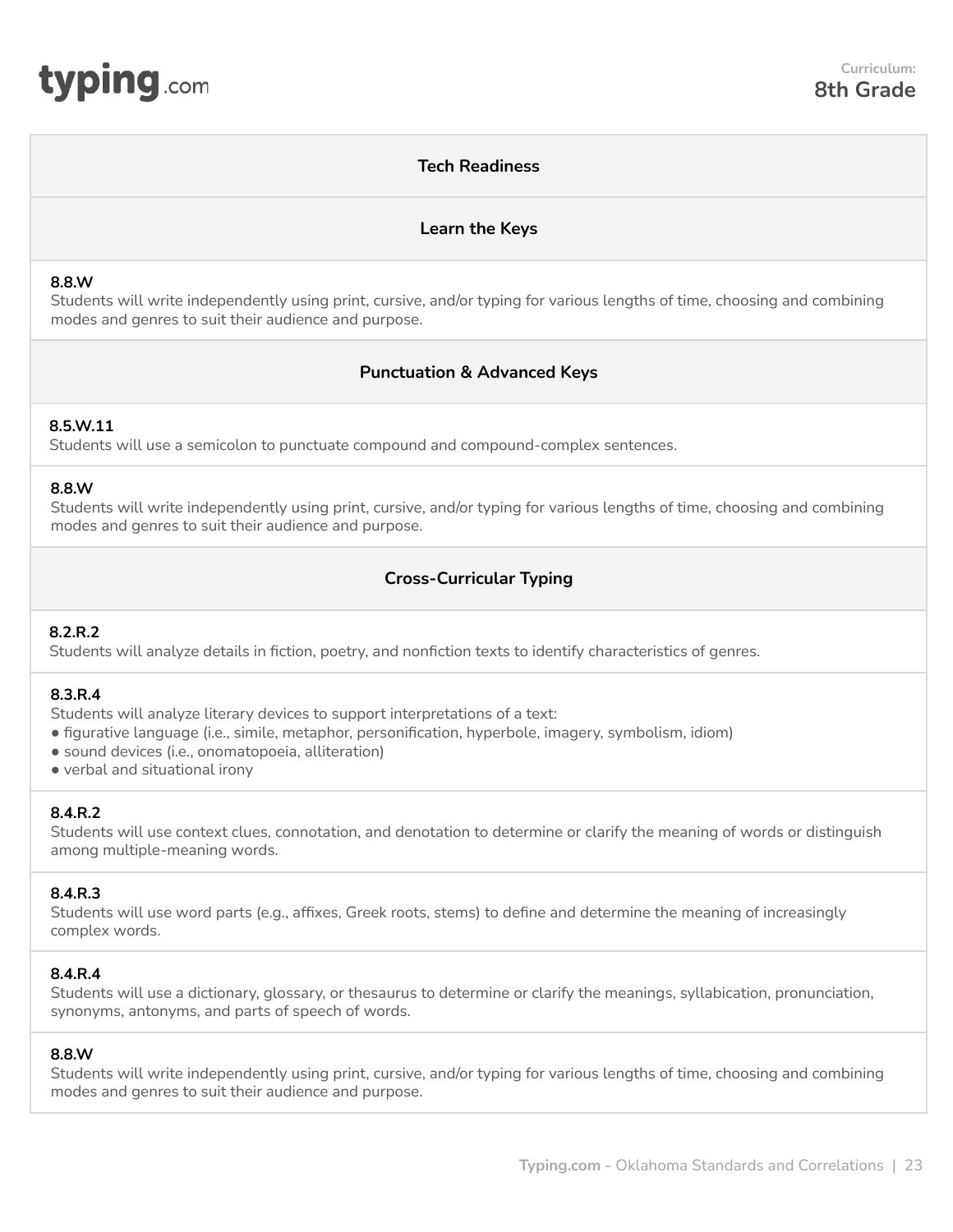### **Digital Citizenship & Communication**

#### **8.8.W**

Students will write independently using print, cursive, and/or typing for various lengths of time, choosing and combining modes and genres to suit their audience and purpose.

#### **8.NI.C.01**

Evaluate physical and digital procedures that could be implemented to protect electronic data/information; explain the impacts of hacking, ransomware, scams, fake scans, and ethical/legal concerns.

#### **8.IC.SLE.01**

Discuss the social impacts and ethical considerations associated with cybersecurity, including the positive and malicious purposes of hacking.

### **Creative Writing**

#### **8.3.W.1**

Students will compose narratives reflecting real or imagined experiences that:

- include plots involving complex characters resolving conflicts
- unfold in chronological or surprising sequence (e.g., flashback and foreshadowing)
- include a narrator, precise language, sensory details, and dialogue to enhance the narrative
- use sentence variety to create clarity
- emulate literary elements and/or literary devices from mentor texts

### **8.3.W.3**

Students will compose argumentative essays that:

- introduce precise claims
- acknowledge counterclaims
- organize claims, counterclaims, and evidence in a logical sequence
- provide relevant evidence to develop arguments, using credible sources
- use sentence variety and word choice to create clarity
- establish and maintain a formal style

#### **8.4.W.1**

Students will use precise, grade-level vocabulary in writing to clearly communicate ideas.

#### **8.8.W**

Students will write independently using print, cursive, and/or typing for various lengths of time, choosing and combining modes and genres to suit their audience and purpose.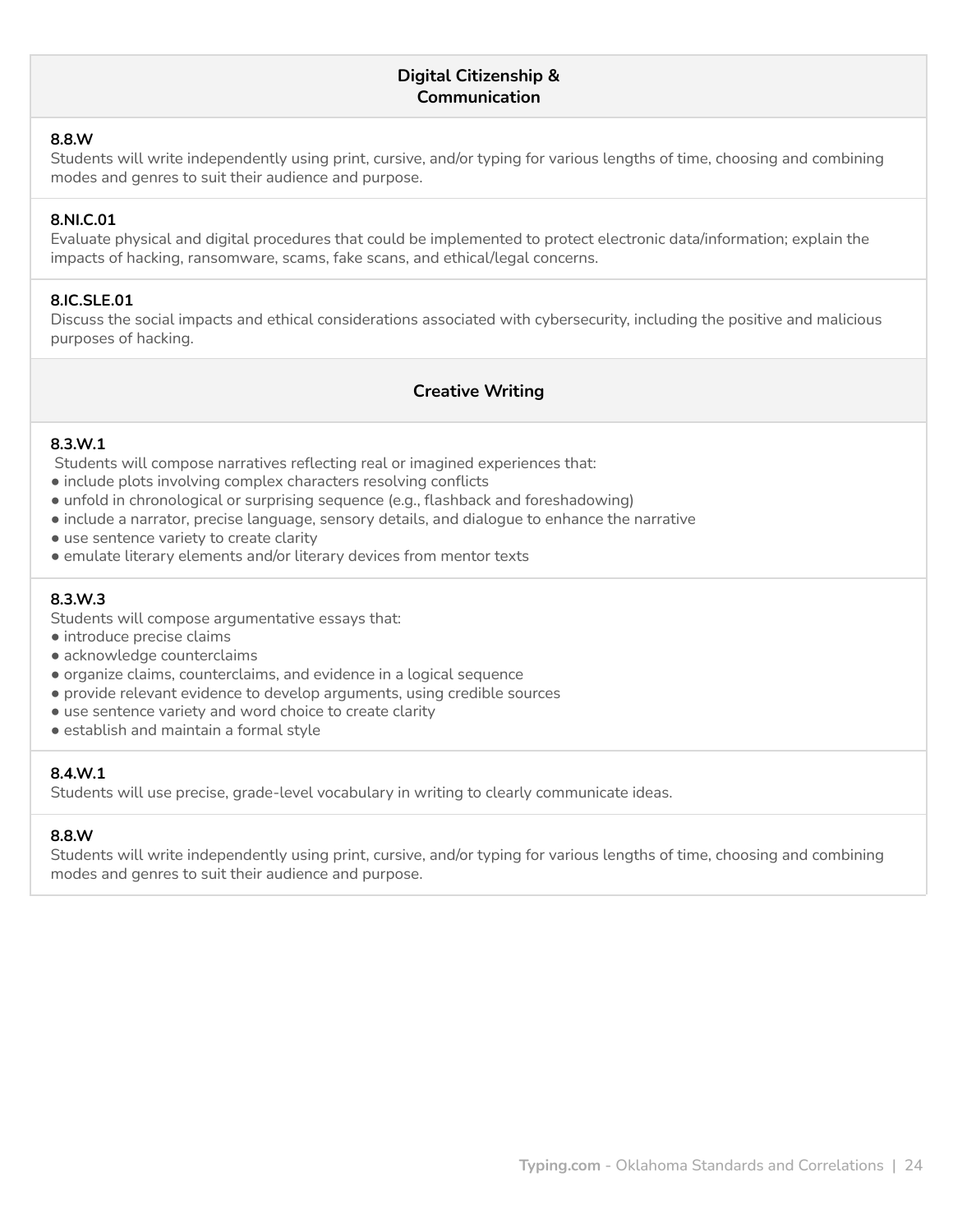<span id="page-24-0"></span>

### **Learn the Keys**

#### **9.8.W**

Students will write independently using print, cursive, and/or typing for various lengths of time, intentionally selecting and combining modes and genres to suit their audiences and purposes.

#### **10.8.W**

Students will write independently using print, cursive, and/or typing for various lengths of time, intentionally selecting and combining modes and genres to suit their audiences and purposes.

# **Punctuation & Advanced Keys**

#### **9.8.W**

Students will write independently using print, cursive, and/or typing for various lengths of time, intentionally selecting and combining modes and genres to suit their audiences and purposes.

#### **10.8.W**

Students will write independently using print, cursive, and/or typing for various lengths of time, intentionally selecting and combining modes and genres to suit their audiences and purposes.

# **Cross-Curricular Typing**

### **9.2.R.2**

Students will identify characteristics of genres and analyze how they enhance comprehension of fiction, poetry, drama, and nonfiction.

#### **9.3.R.4**

Students will evaluate how literary devices impact theme, mood, and/or tone, using textual evidence:

- figurative language (i.e., simile, metaphor, personification, hyperbole, imagery, symbolism)
- sound devices (i.e., onomatopoeia, alliteration, assonance)
- irony (i.e., verbal, situational, dramatic)

### **9.3.R.6**

Students will analyze how informational text structures support the author's purpose.

#### **9.4.R.2**

Students will use context clues, connotation, and denotation to determine or clarify the meaning of words or distinguish among multiple-meaning words.

### **9.4.R.3**

Students will use word parts (e.g., affixes, Anglo-Saxon, Greek, and Latin roots, stems) to define and determine the meaning of increasingly complex words.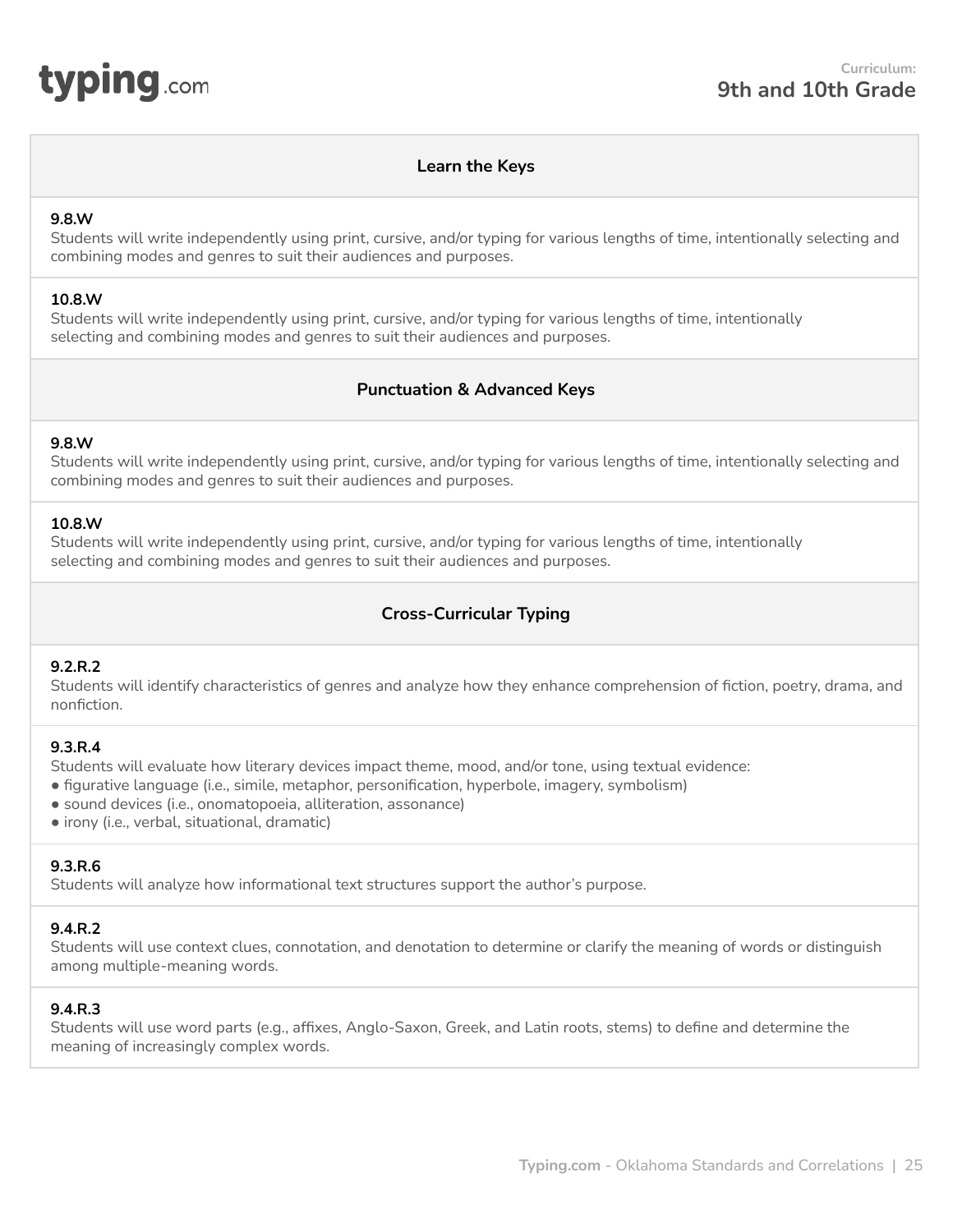### **9.8.W**

Students will write independently using print, cursive, and/or typing for various lengths of time, intentionally selecting and combining modes and genres to suit their audiences and purposes.

### **10.2.R.2**

Students will identify characteristics of genres and analyze how they enhance comprehension of fiction, poetry, drama, and nonfiction.

### **10.3.R.4**

Students will evaluate how literary devices impact theme, mood, and/or tone, using textual evidence:

- figurative language (i.e., simile, metaphor, personification, hyperbole, imagery, symbolism)
- sound devices (i.e., onomatopoeia, alliteration, assonance)
- irony (i.e., verbal, situational, dramatic)

#### **10.3.R.6**

Students will analyze how informational text structures support the author's purpose.

### **10.4.R.2**

Students will use context clues, connotation, and denotation to determine or clarify the meaning of words or distinguish among multiple-meaning words.

#### **10.4.R.3**

Students will use word parts (e.g., affixes, Anglo-Saxon, Greek, and Latin roots, stems) to define and determine the meaning of increasingly complex words.

#### **10.8.W**

Students will write independently using print, cursive, and/or typing for various lengths of time, intentionally selecting and combining modes and genres to suit their audiences and purposes.

# **Digital Citizenship & Communication**

### **9.3.R.2**

Students will evaluate authors' perspectives and explain how those perspectives contribute to the meanings of texts.

### **9.3.R.5**

Students will evaluate the validity of a speaker's argument:

- distinguish the kinds of evidence (e.g., logical, empirical, anecdotal)
- distinguish substantiated from unsubstantiated claims
- analyze rhetorical appeals (i.e., ethos, logos, pathos)
- identify bias
- identify logical fallacies

### **9.6.R.3**

Students will evaluate the relevance, reliability, and validity of the information gathered.

#### **9.8.W**

Students will write independently using print, cursive, and/or typing for various lengths of time, intentionally selecting and combining modes and genres to suit their audiences and purposes.

#### **10.3.R.2**

Students will evaluate authors' perspectives and explain how those perspectives contribute to the meanings of texts.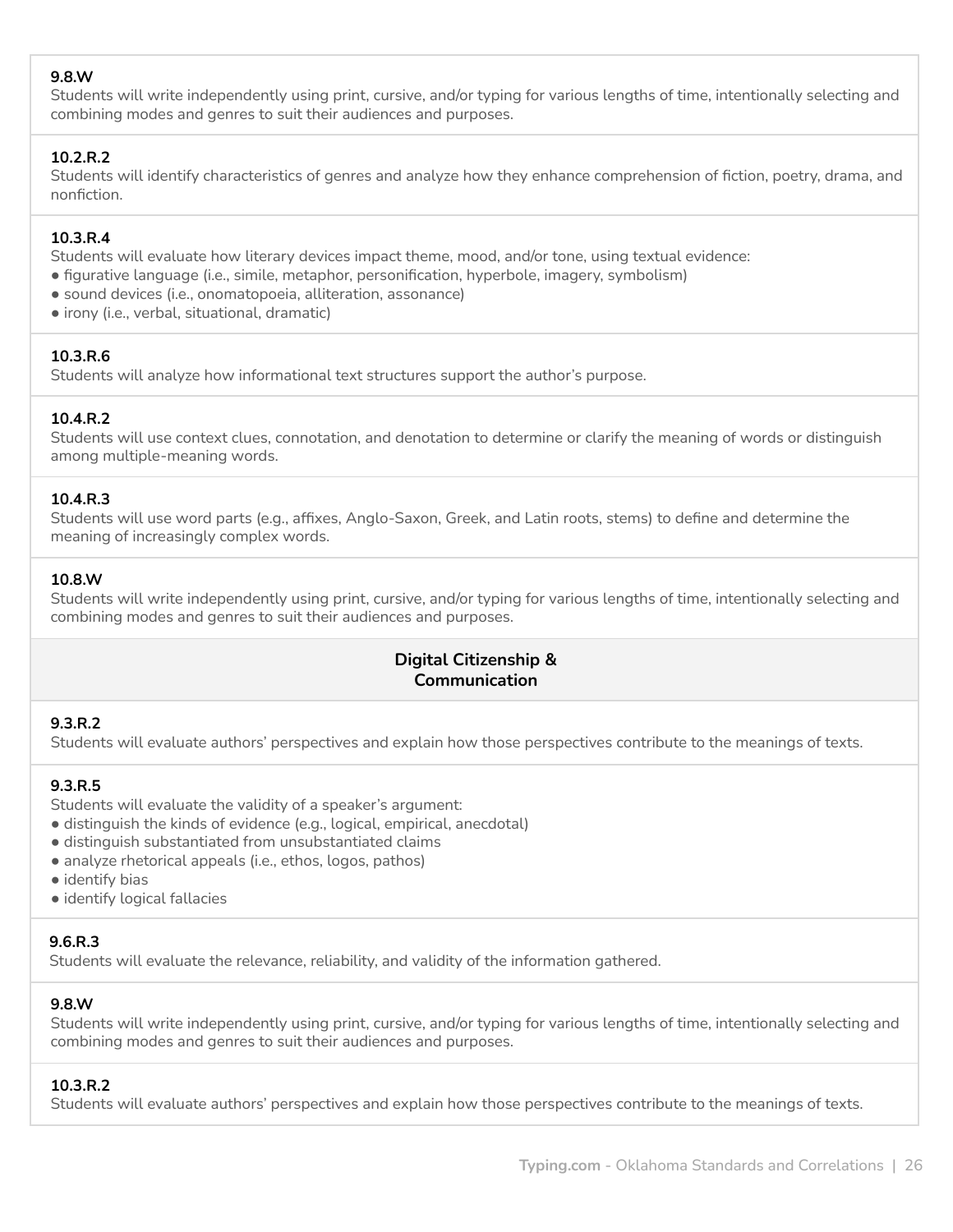# **10.3.R.5**

Students will evaluate the validity of a speaker's argument:

- distinguish the kinds of evidence (e.g., logical, empirical, anecdotal)
- distinguish substantiated from unsubstantiated claims
- analyze rhetorical appeals (i.e., ethos, logos, pathos)
- identify bias
- identify logical fallacies

### **10.8.W**

Students will write independently using print, cursive, and/or typing for various lengths of time, intentionally selecting and combining modes and genres to suit their audiences and purposes.

# **L1.IC.C.01**

Evaluate the ways computing impacts personal, ethical, social, economic, and cultural practices.

# **L1.IC.SLE.03**

Evaluate the social and economic consequences of how law and ethics interact with digital aspects of privacy, data, property, information, and identity.

# **Creative Writing**

### **9.3.W.1**

Students will compose narratives reflecting real or imagined experiences that:

- include engaging plots involving well-developed, complex characters resolving conflicts
- establish narrator(s) that enhance(s) the narrative
- are intentionally sequenced in a way to achieve a specific effect (e.g., create suspense, establish mood, reflect theme)
- provide clear descriptions, using precise language, sensory details, and dialogue
- include varied syntax to enhance readability
- emulate literary elements and/or literary devices from mentor texts

# **9.3.W.3**

Students will compose argumentative essays, reviews, or op-eds that:

- introduce precise, informed claims
- include a defensible thesis
- acknowledge counterclaims or alternate perspectives
- organize claims, counterclaims, and evidence in a logical sequence
- provide the most relevant evidence to develop balanced arguments, using credible sources
- use sentence variety and word choice to create clarity and concision
- use style and tone that suits the audience and purpose

# **9.4.W.1**

Students will use precise, grade-level vocabulary in writing to clearly communicate complex ideas.

### **9.8.W**

Students will write independently using print, cursive, and/or typing for various lengths of time, intentionally selecting and combining modes and genres to suit their audiences and purposes.

# **10.3.W.1**

Students will compose narratives reflecting real or imagined experiences that:

- include engaging plots involving well-developed, complex characters resolving conflicts
- establish narrator(s) that enhance(s) the narrative
- are intentionally sequenced in a way to achieve a specific effect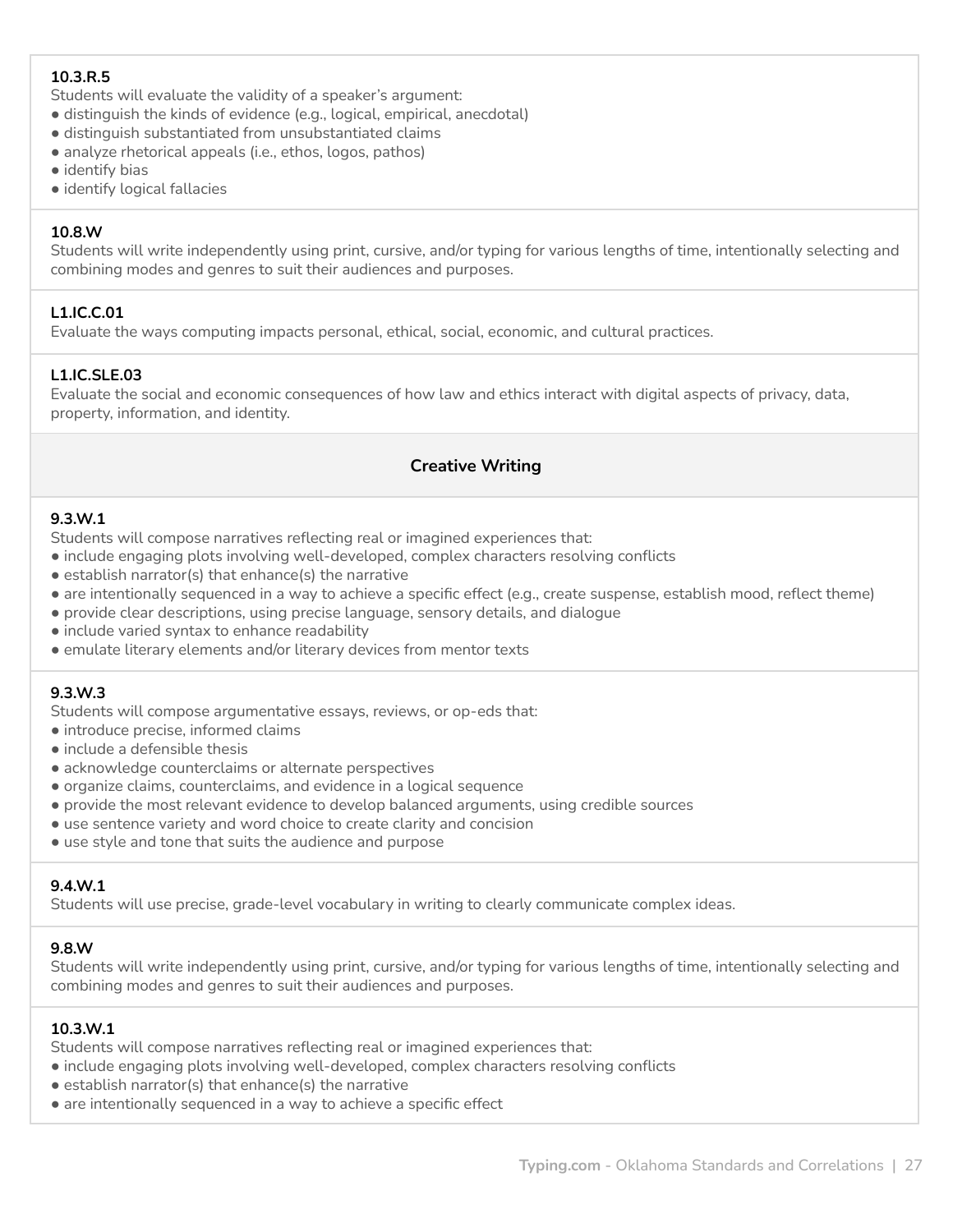- provide clear descriptions, using precise language, sensory details, and dialogue
- include varied syntax to enhance readability
- emulate literary elements and/or literary devices from mentor texts

#### **10.3.W.3**

Students will compose argumentative essays, reviews, or op-eds that:

- introduce precise, informed claims
- include a defensible thesis
- acknowledge counterclaims or alternate perspectives
- organize claims, counterclaims, and evidence in a logical sequence
- provide the most relevant evidence to develop balanced arguments, using credible sources
- use sentence variety and word choice to create clarity and concision
- use style and tone that suits the audience and purpose

### **10.4.W.1**

Students will use precise, grade-level vocabulary in writing to clearly communicate complex ideas.

### **10.8.W**

Students will write independently using print, cursive, and/or typing for various lengths of time, intentionally selecting and combining modes and genres to suit their audiences and purposes.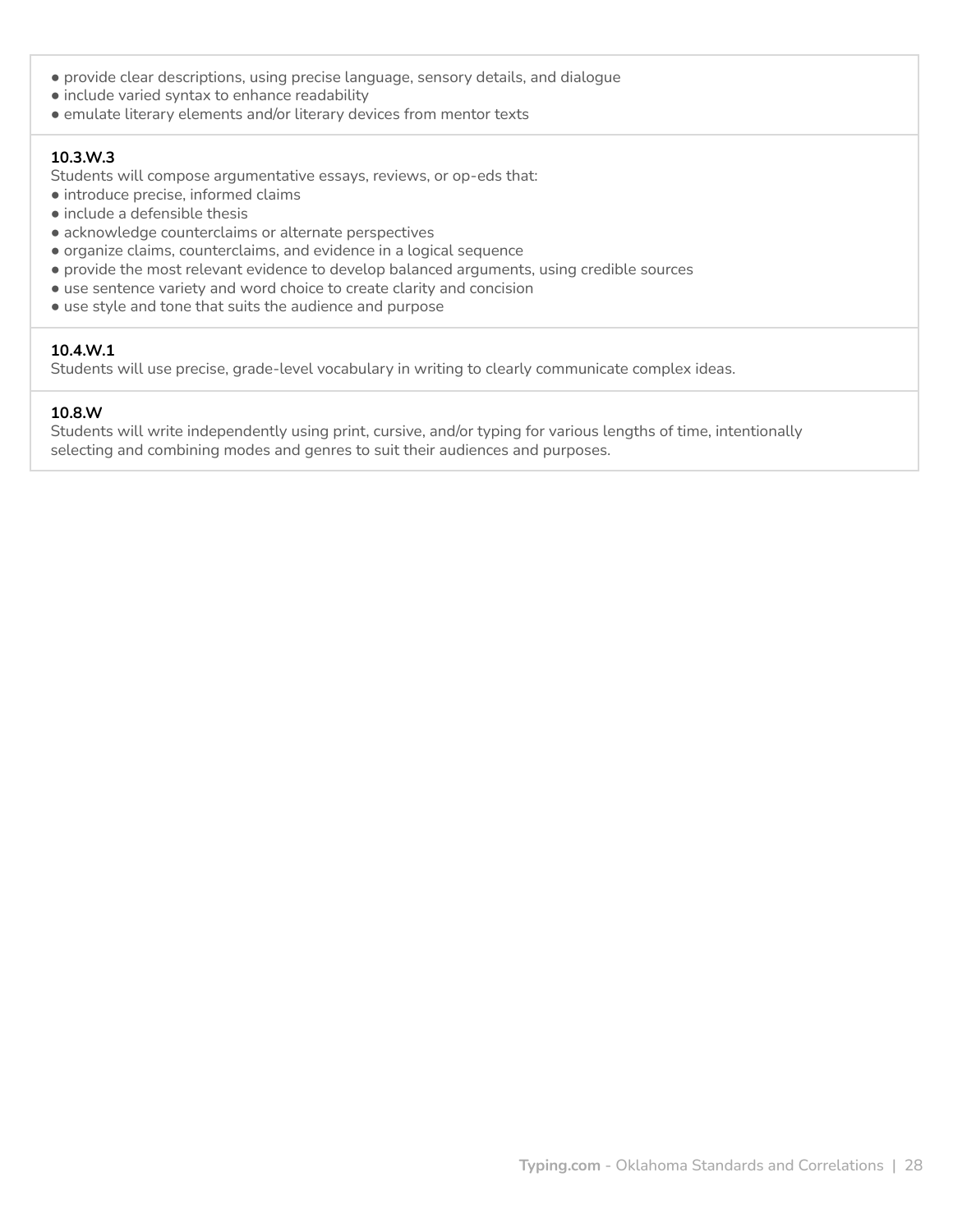<span id="page-28-0"></span>

### **Learn the Keys**

#### **11.8.W**

Students will write independently using print, cursive, and/or typing for various lengths of time, intentionally selecting and combining modes and genres to suit their audiences and purposes.

#### **12.8.W**

Students will write independently using print, cursive, and/or typing for various lengths of time, intentionally selecting and combining modes and genres to suit their audiences and purposes.

### **Punctuation & Advanced Keys**

#### **11.8.W**

Students will write independently using print, cursive, and/or typing for various lengths of time, intentionally selecting and combining modes and genres to suit their audiences and purposes.

#### **12.8.W**

Students will write independently using print, cursive, and/or typing for various lengths of time, intentionally selecting and combining modes and genres to suit their audiences and purposes.

# **Cross-Curricular Typing**

### **11.2.R.2**

Students will identify characteristics of genres and analyze how they enhance comprehension of fiction, poetry, drama, and nonfiction.

#### **11.3.R.4**

Students will evaluate how literary devices impact theme, mood, and/or tone, using textual evidence:

- figurative language (i.e., simile, metaphor, personification, hyperbole, imagery, symbolism)
- sound devices (i.e., onomatopoeia, alliteration, assonance)
- irony (i.e., verbal, situational, dramatic)

### **11.3.R.6**

Students will analyze how informational text structures support the author's purpose.

### **11.4.R.2**

Students will use context clues, connotation, and denotation to determine or clarify the meaning of words or distinguish among multiple-meaning words.

### **11.4.R.3**

Students will use word parts (e.g., affixes, Anglo-Saxon, Greek, and Latin roots, stems) to define and determine the meaning of increasingly complex words.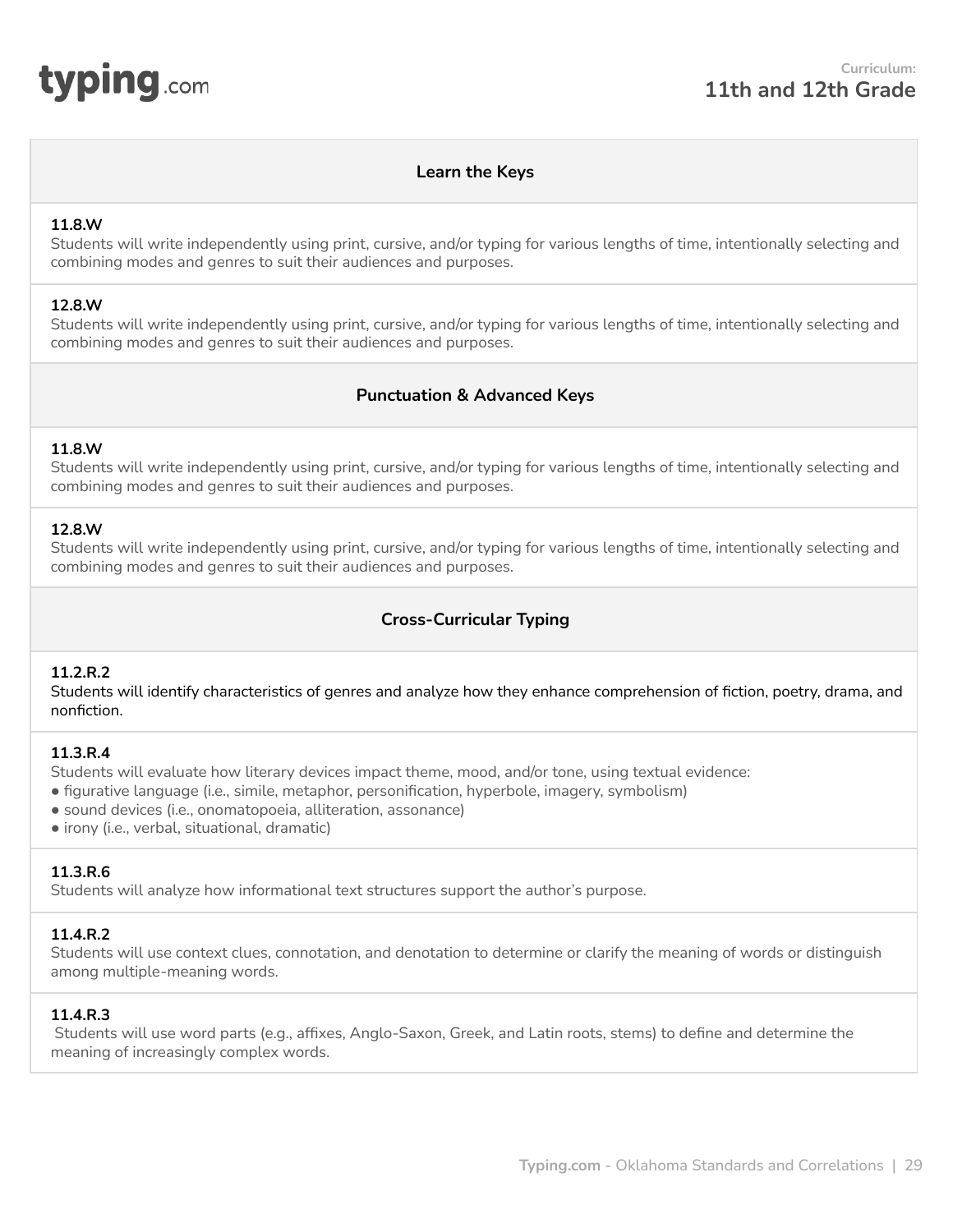# **11.8.W**

Students will write independently using print, cursive, and/or typing for various lengths of time, intentionally selecting and combining modes and genres to suit their audiences and purposes.

### **12.2.R.2**

Students will identify characteristics of genres and analyze how they enhance comprehension of fiction, poetry, drama, and nonfiction.

#### **12.3.R.4**

Students will evaluate how literary devices impact theme, mood, and/or tone, using textual evidence:

- figurative language (i.e., simile, metaphor, personification, hyperbole, imagery, symbolism)
- sound devices (i.e., onomatopoeia, alliteration, assonance)
- irony (i.e., verbal, situational, dramatic)

#### **12.3.R.6**

Students will analyze how informational text structures support the author's purpose.

### **12.4.R.2**

Students will use context clues, connotation, and denotation to determine or clarify the meaning of words or distinguish among multiple-meaning words.

#### **12.4.R.3**

Students will use word parts (e.g., affixes, Anglo-Saxon, Greek, and Latin roots, stems) to define and determine the meaning of increasingly complex words.

#### **12.8.W**

Students will write independently using print, cursive, and/or typing for various lengths of time, intentionally selecting and combining modes and genres to suit their audiences and purposes.

# **Digital Citizenship & Communication**

### **11.3.R.2**

Students will evaluate authors' perspectives and explain how those perspectives contribute to the meanings of texts.

### **11.6.R.3**

Students will evaluate the relevance, reliability, and validity of the information gathered.

#### **11.8.W**

Students will write independently using print, cursive, and/or typing for various lengths of time, intentionally selecting and combining modes and genres to suit their audiences and purposes.

#### **12.3.R.2**

Students will evaluate authors' perspectives and explain how those perspectives contribute to the meanings of texts.

### **12.6.R.3**

Students will evaluate the relevance, reliability, and validity of the information gathered.

#### **12.8.W**

Students will write independently using print, cursive, and/or typing for various lengths of time, intentionally selecting and combining modes and genres to suit their audiences and purposes.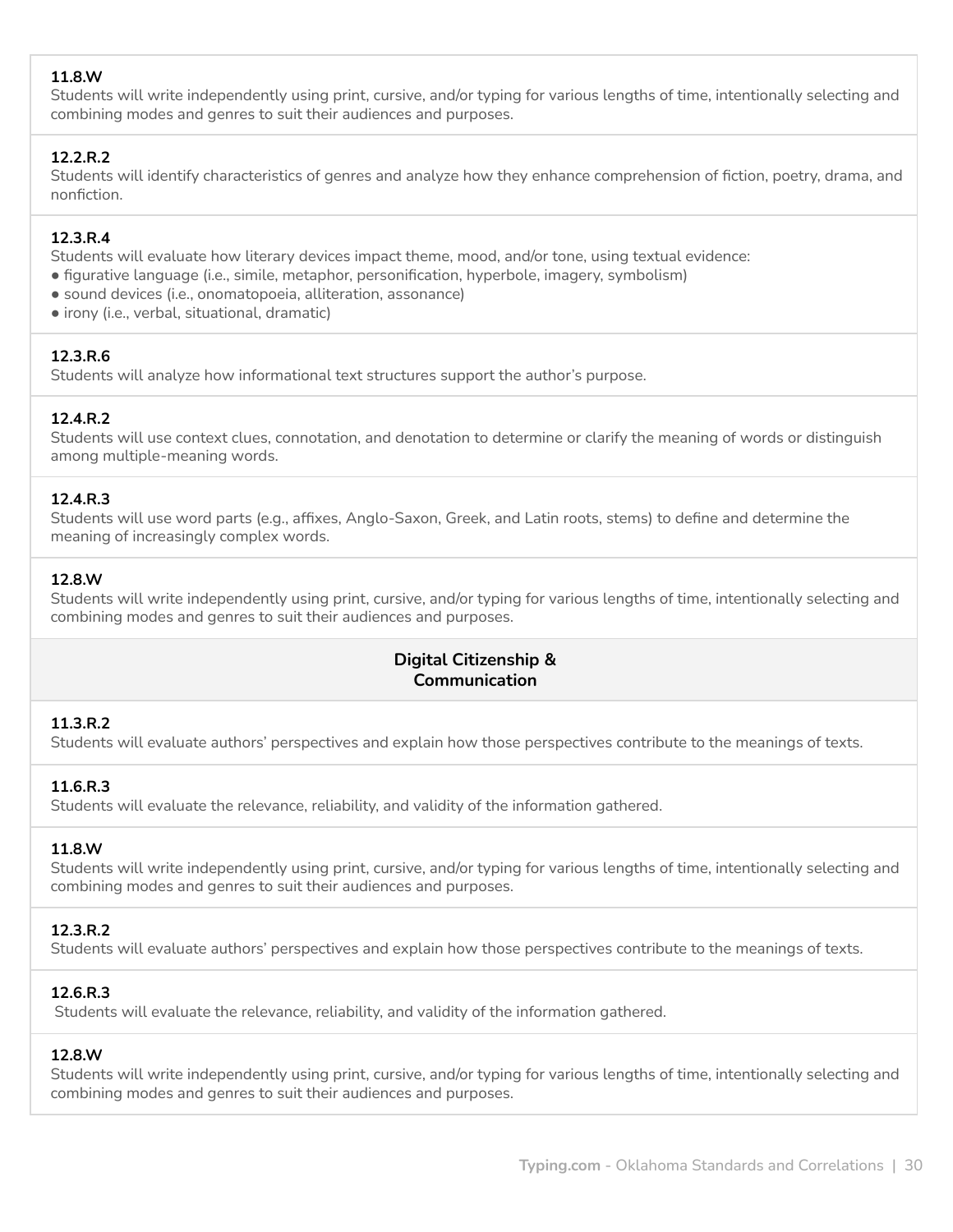# **L2.IC.C.01**

Evaluate the beneficial and harmful effects that computational artifacts and innovations have on society.

# **Creative Writing**

### **11.3.W.1**

Students will compose narratives reflecting real or imagined experiences that:

- include engaging plots involving well-developed, complex characters resolving conflicts
- establish narrator(s) that enhance(s) the narrative
- are intentionally sequenced in a way to achieve a specific effect (e.g., create suspense, establish mood, reflect theme)
- provide clear descriptions, using precise language, sensory details, and dialogue
- include varied syntax to enhance readability
- emulate literary elements and/or literary devices from mentor texts

### **11.3.W.3**

Students will compose argumentative essays, reviews, or op-eds that:

- introduce precise, informed claims
- include a defensible thesis
- acknowledge counterclaims or alternate perspectives
- organize claims, counterclaims, and evidence in a logical sequence
- provide the most relevant evidence to develop balanced arguments, using credible sources
- use sentence variety and word choice to create clarity and concision
- use style and tone that suits the audience and purpose

### **11.4.W.1**

Students will use precise, grade-level vocabulary in writing to clearly communicate complex ideas.

### **11.8.W**

Students will write independently using print, cursive, and/or typing for various lengths of time, intentionally selecting and combining modes and genres to suit their audiences and purposes.

### **12.3.W.1**

Students will compose narratives reflecting real or imagined experiences that:

- include engaging plots involving well-developed, complex characters resolving conflicts
- $\bullet$  establish narrator(s) that enhance(s) the narrative
- are intentionally sequenced in a way to achieve a specific effect (e.g., create suspense, establish mood, reflect theme)
- provide clear descriptions, using precise language, sensory details, and dialogue
- include varied syntax to enhance readability
- emulate literary elements and/or literary devices from mentor texts

### **12.3.W.3**

Students will compose argumentative essays, reviews, or op-eds that:

- introduce precise, informed claims
- $\bullet$  include a defensible thesis
- acknowledge counterclaims or alternate perspectives
- organize claims, counterclaims, and evidence in a logical sequence
- provide the most relevant evidence to develop balanced arguments, using credible sources
- use sentence variety and word choice to create clarity and concision
- use style and tone that suits the audience and purpose